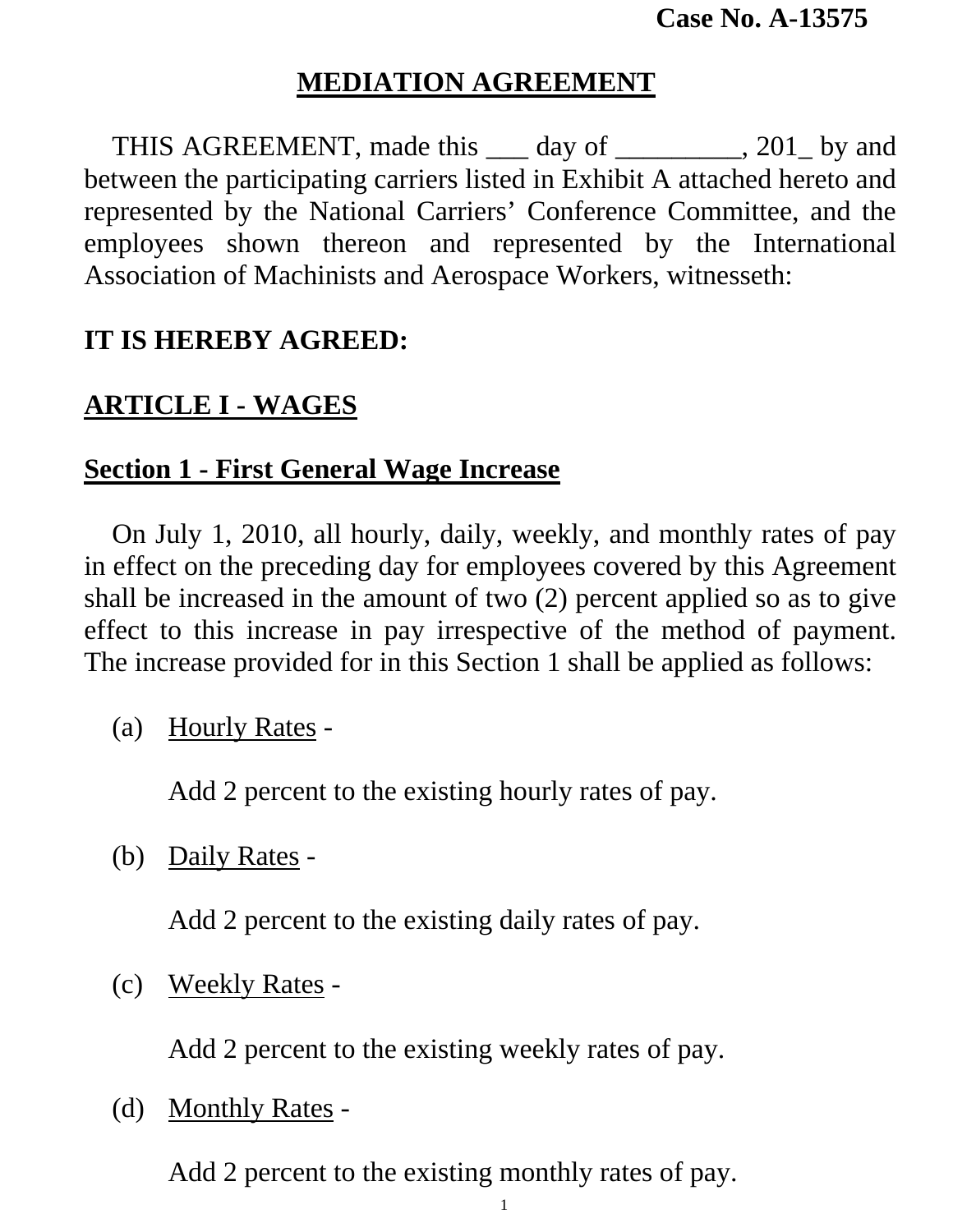(e) Disposition of Fractions –

 Rates of pay resulting from application of paragraphs (a) to (d), inclusive, above which end in fractions of a cent shall be rounded to the nearest whole cent, fractions less than one-half cent shall be dropped, and fractions of one-half cent or more shall be increased to the nearest full cent.

(f) Application of Wage Increase -

The increase in wages provided for in this Section 1 shall be applied in accordance with the wage or working conditions agreement in effect between each carrier and the labor organization party hereto. Special allowances not included in fixed hourly, daily, weekly or monthly rates of pay for all services rendered, and arbitraries representing duplicate time payments, will not be increased. Overtime hours will be computed in accordance with individual schedules for all overtime hours paid for.

(g) COLA Payments –

Any cost-of-living allowance amounts rolled in to basic rates of pay on or after June 30, 2011 pursuant to Article III, Part B of the National IAM Agreement dated October 1, 2008 (or any local counterpart agreement) shall be excluded before application of the general wage increases provided for in this Section 1 and eliminated from basic rates of pay after application of such increases.

#### **Section 2 - Second General Wage Increase**

 Effective July 1, 2011 all hourly, daily, weekly and monthly rates of pay in effect on June 30, 2011 for employees covered by this Agreement shall be increased by two-and-one-half (2.5) percent applied in the same manner as provided for in Section 1 hereof and applied so as to give effect to this increase irrespective of the method of payment.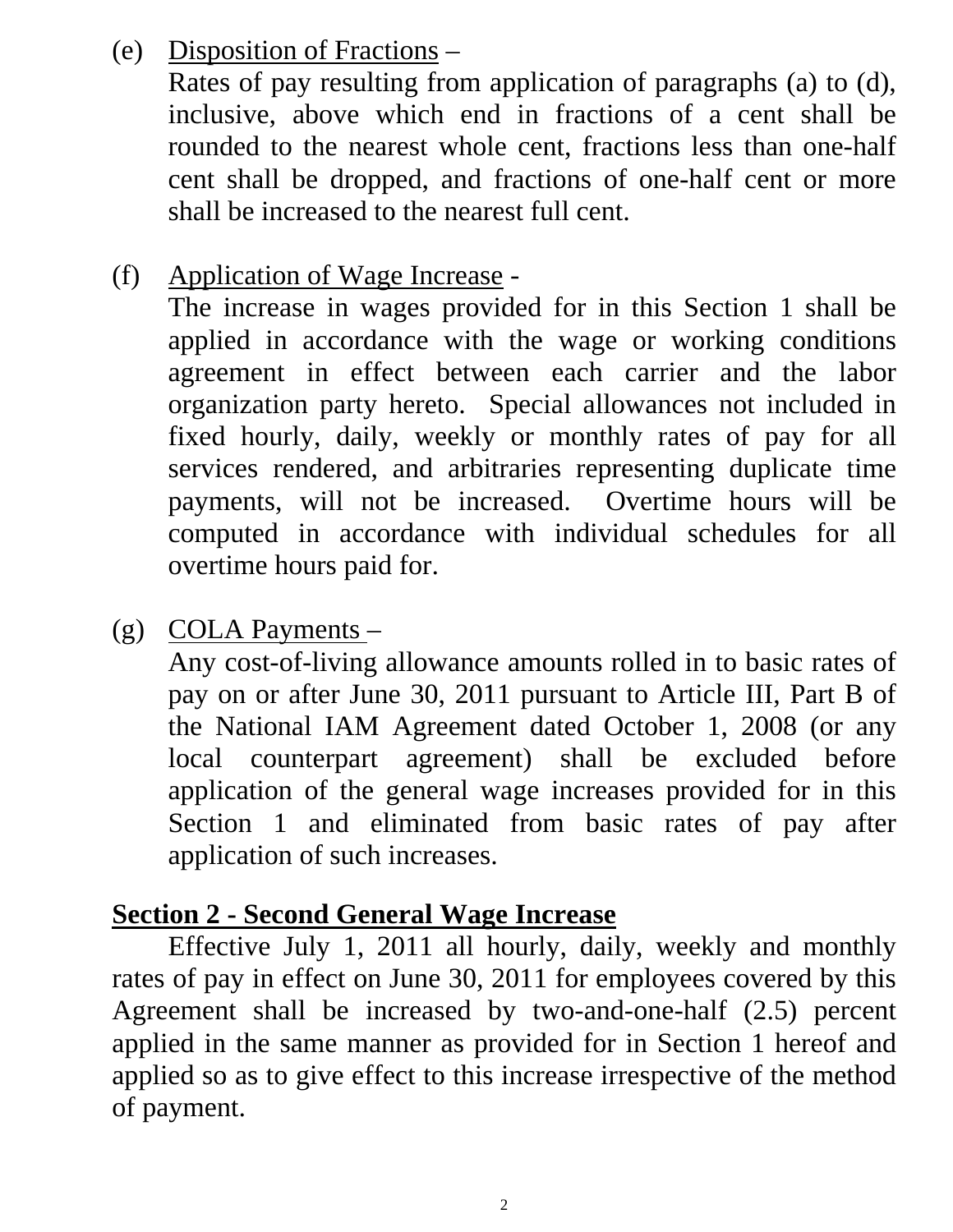### **Section 3 - Third General Wage Increase**

 Effective July 1, 2012, all hourly, daily, weekly and monthly rates of pay in effect on June 30, 2012 for employees covered by this Agreement shall be increased in the amount of four-and-three-tenths (4.3) percent applied in the same manner as provided for in Section 1 hereof and applied so as to give effect to this increase irrespective of the method of payment.

## **Section 4 - Fourth General Wage Increase**

 Effective July 1, 2013, all hourly, daily, weekly and monthly rates of pay in effect on June 30, 2013 for employees covered by this Agreement shall be increased in the amount of three (3) percent applied in the same manner as provided for in Section 1 hereof and applied so as to give effect to this increase irrespective of the method of payment.

# **Section 5 - Fifth General Wage Increase**

 Effective July 1, 2014, all hourly, daily, weekly and monthly rates of pay in effect on June 30, 2014 for employees covered by this Agreement shall be increased in the amount of three-and-eight-tenths (3.8) percent applied in the same manner as provided for in Section 1 hereof and applied so as to give effect to this increase irrespective of the method of payment.

# **Section 6 - Sixth General Wage Increase**

 Effective January 1, 2015, all hourly, daily, weekly and monthly rates of pay in effect on December 31, 2014 for employees covered by this Agreement shall be increased in the amount of three (3) percent applied in the same manner as provided for in Section 1 hereof and applied so as to give effect to this increase irrespective of the method of payment.

# **ARTICLE II – LUMP SUM PAYMENT**

 (a) A lump sum payment shall be made to each employee subject to this Agreement who has an employment relationship with the carrier as of the date such lump sum is paid or who has retired or died subsequent to October 31, 2010. Such lump sum shall be paid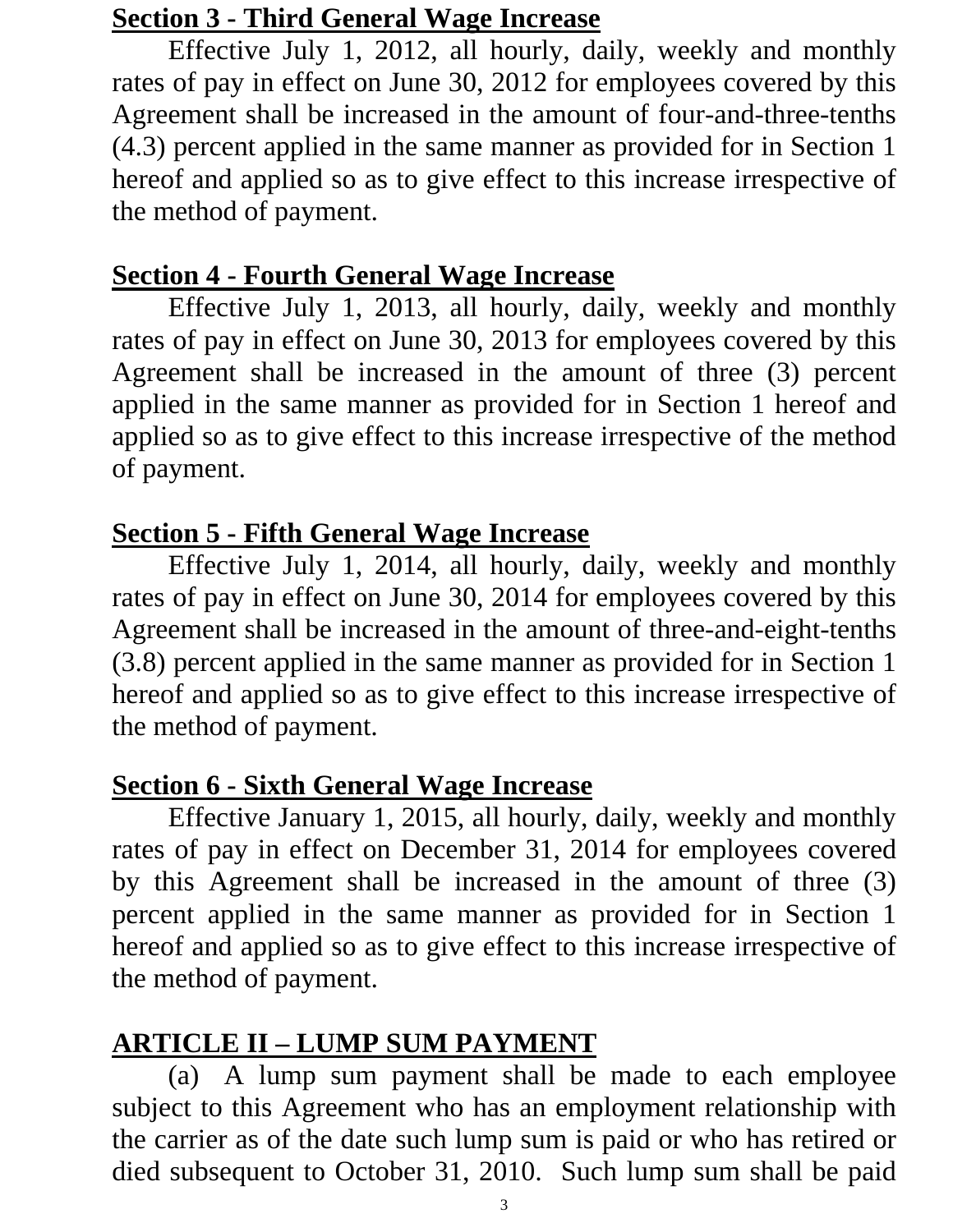no later than ninety (90) days after the date of this Agreement. There shall be no duplication of lump sum payments by virtue of employment under an agreement with another organization.

 (b) The lump sum amount payable to an eligible employee shall be a lump sum equivalent to 1% of straight time earnings paid to that employee for the twelve month period November 1, 2010 through October 31, 2011, after application of the July 1, 2010 and July 1, 2011 general wage increases provided for in Article I.

## **ARTICLE III - COST-OF-LIVING PAYMENTS**

### **Section 1**

Article III, Part B, of the October 1, 2008 IAM Mediation Agreement (Case No. A-13431) shall be eliminated effective June 30, 2011. All cost-of-living allowance payments made thereunder to employees for periods on and after July 1, 2011 shall be recovered from any retroactive wage increase payments made under Article I of this Agreement.

#### **Section 2**

 Any local counterpart to the above-referenced Article III, Part B that is in effect on a carrier party to this Agreement shall be amended in the same manner as provided in Section 1.

## **ARTICLE IV - HEALTH AND WELFARE**

### **Part A - Plan Changes**

### **Section 1 - Continuation of Plans**

The Railroad Employees National Health and Welfare Plan ("the Plan"), the Railroad Employees National Dental Plan ("the Dental Plan"), the Railroad Employees National Early Retirement Major Medical Benefit Plan ("ERMA"), and the Railroad Employees National Vision Plan ("the Vision Plan"), modified as provided in this Article with respect to employees represented by the organization and their eligible dependents, will be continued subject to the provisions of the Railway Labor Act.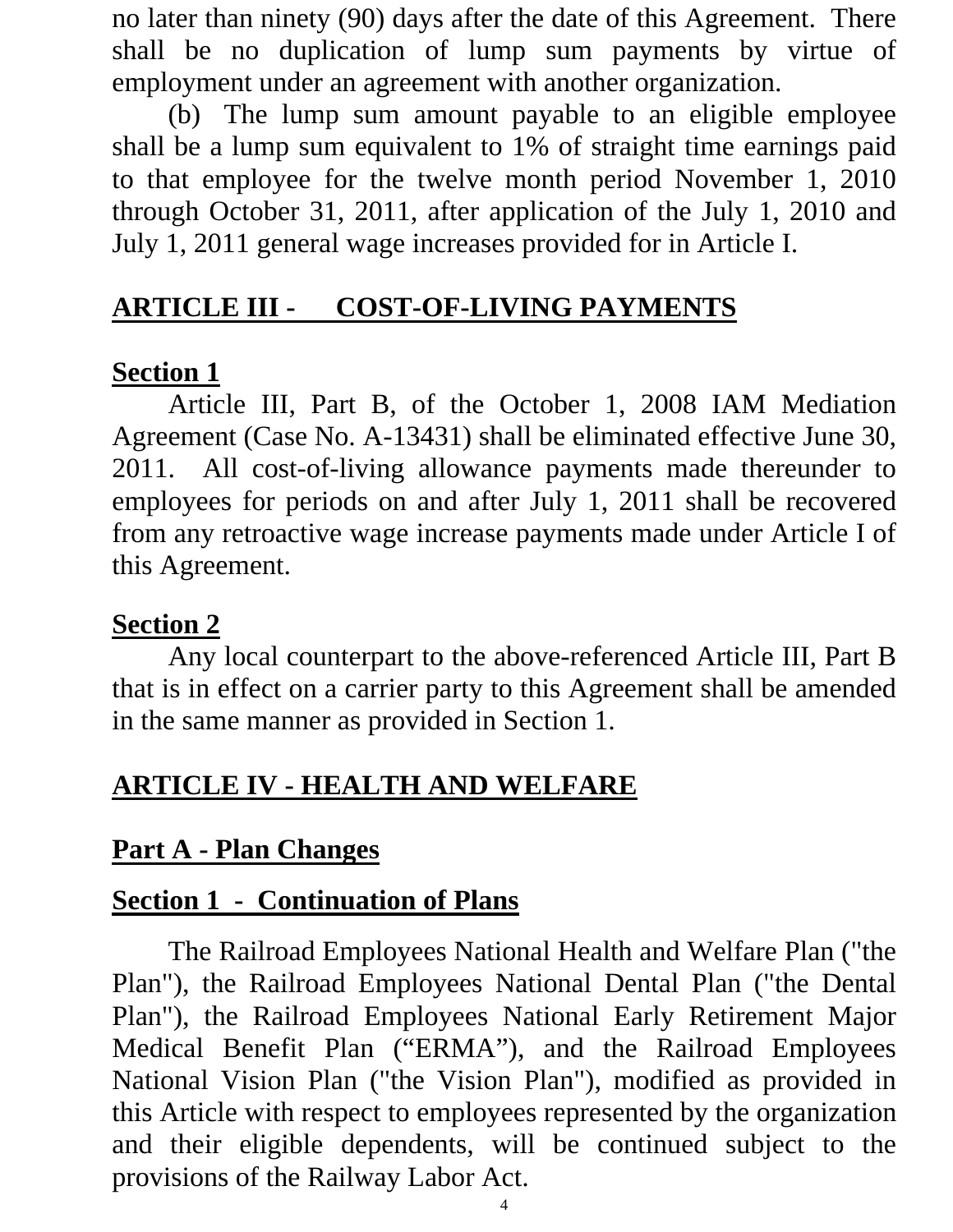#### **Section 2 - Plan Design Changes**

- (a) The Plan's Managed Medical Care Program ("MMCP") shall be revised as follows:
	- (1) There shall be a separate, stand-alone, Annual Deductible for In-Network Services for which a fixed-dollar copayment does not apply. For the six-month period from July 1 through December 31, 2012, inclusive, this Annual Deductible shall be \$100 per individual and \$200 per family. For calendar year 2013, this Annual Deductible shall be \$150 per individual and \$300 per family. Beginning January 1, 2014, this Annual Deductible shall be \$200 per individual per year and \$400 per family per year.
	- (2) The percentage of Eligible Expenses paid by the Plan for any In-Network Services for which a fixed-dollar copayment does not apply (as defined by procedure code) shall be 95% of the Eligible Expenses that exceed the applicable Annual Deductible provided for in clause (1) above; the amount payable by the employee as a result of this "coinsurance" shall be capped at (i) \$500 per individual and \$1000 per family for the six-month period from July 1 through December 31, 2012, inclusive, and at \$750 per individual and \$1500 per family for calendar year 2013. Beginning January 1, 2014, the amount payable by the employee as the result of this "coinsurance" shall be capped at \$1000 per individual per year and \$2000 per family per year.
	- (3) The Emergency Room Co-Payment for In-Network Services shall be increased to \$75.00 for each visit, but shall not apply if the visit results in admission to the hospital.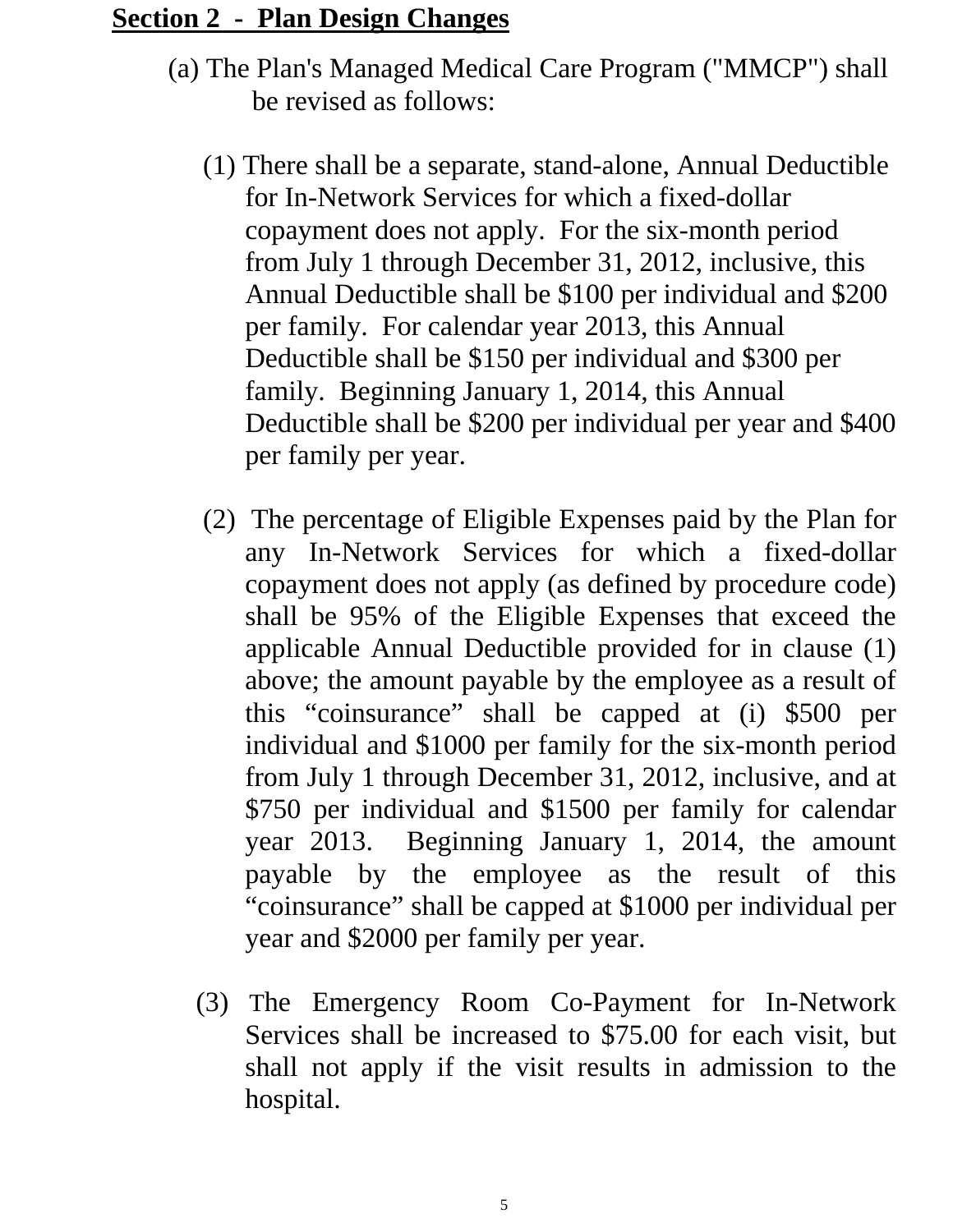- (4) The Urgent Care Center Co-Payment for In-Network Services shall be decreased to \$20.00 for each visit.
- (5) In cases where a fixed-dollar copayment of \$20 currently applies to an office visit, the copayment shall be reduced to \$10 if the office is in a "convenient care clinic." A "convenient care clinic" means, for purposes of this Section, a health care facility typically located in a hightraffic retail store, supermarket or pharmacy that provides affordable treatment for uncomplicated minor illness and/or preventative care to consumers.
- (6) The Plan shall not cover radiological services performed at a convenient care clinic.

(b) The Plan's Managed Medical Care Program ("MMCP") and its Comprehensive Health Care Benefit ("CHCB") shall both be revised to include:

- (1) Participation in a "Radiology Notification Program" (as described in Exhibit B hereto);
- (2) Arrangements for covered employees and their covered dependents to receive, on a wholly voluntary basis and without any copayment or coinsurance, the following additional "Centers of Excellence Resource Services" (as described in Exhibit B hereto): Bariatric Resource Services, Cancer Resource Services, and Kidney Resource Services;
- (3) Arrangements for covered employees and their covered dependents to receive, on a wholly voluntary basis and without any copayment or coinsurance, the resource services made available under a "Treatment Decision Support Program" (as described in Exhibit B hereto).

(c) The Plan's Prescription Drug Card and Mail Order Prescription Drug Programs shall be revised as follows: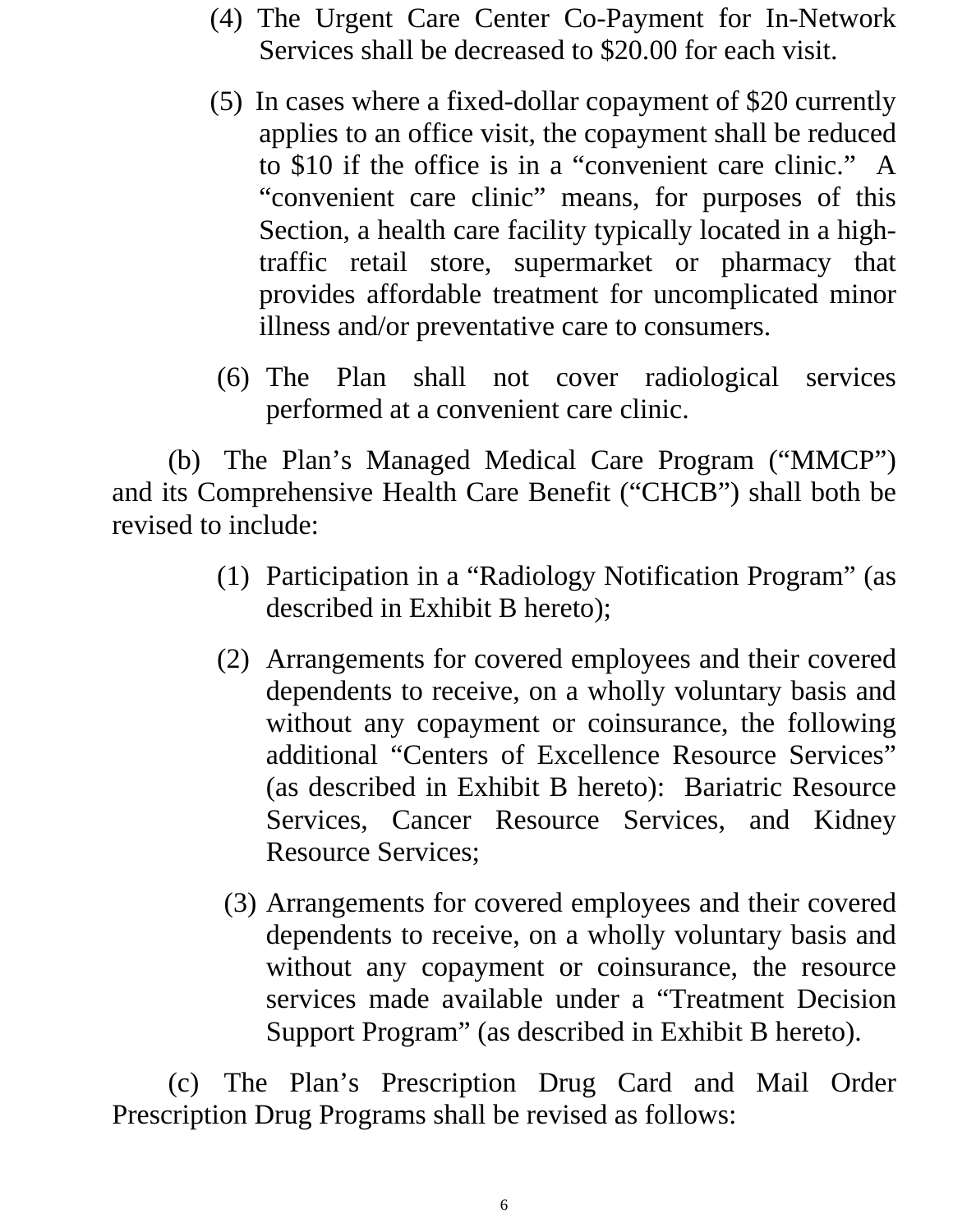- (1) Prior Authorization by the Plan's current pharmacy benefit manager (or any successor pharmacy benefit manager) ("PBM") shall be required, in accordance with such PBM's Prior Authorization Program then in effect, before any prescription drugs in the therapeutic drug categories shown on Exhibit C hereto as subject to such Program shall be dispensed; provided, however, that no more than a three to five-day supply of such a drug may be dispensed at retail in accordance with the PBM's Temporary Override Program without Prior Authorization.
- (2) Employees and their covered dependents shall be required to adhere to Step Therapy and Quantity/Duration Limits Programs then in effect of the Plan's PBM with respect to the prescription drugs in the therapeutic drug categories shown on Exhibit C hereto as subject to such Step Therapy Program and/or Quantity/Duration Limits Program, as the case may be.
- (3) Employees and their covered dependents may, on a wholly voluntary basis and in accordance with program criteria, participate in the PBM's Personalized Medicine and/or Generic Rx Advantage Program then in effect.

(d) The Plan's Prescription Drug Card Program Co-Payments to In-Network Retail Pharmacies per prescription are revised as follows:

- (1) Generic Drug decrease to \$5.00;
- (2) Brand Name (Non-Generic) Drug On Program Administrator's Formulary - increase to \$25.00;
- (3) Brand Name (Non-Generic) Drug Not On Program Administrator's Formulary - increase to \$45.00;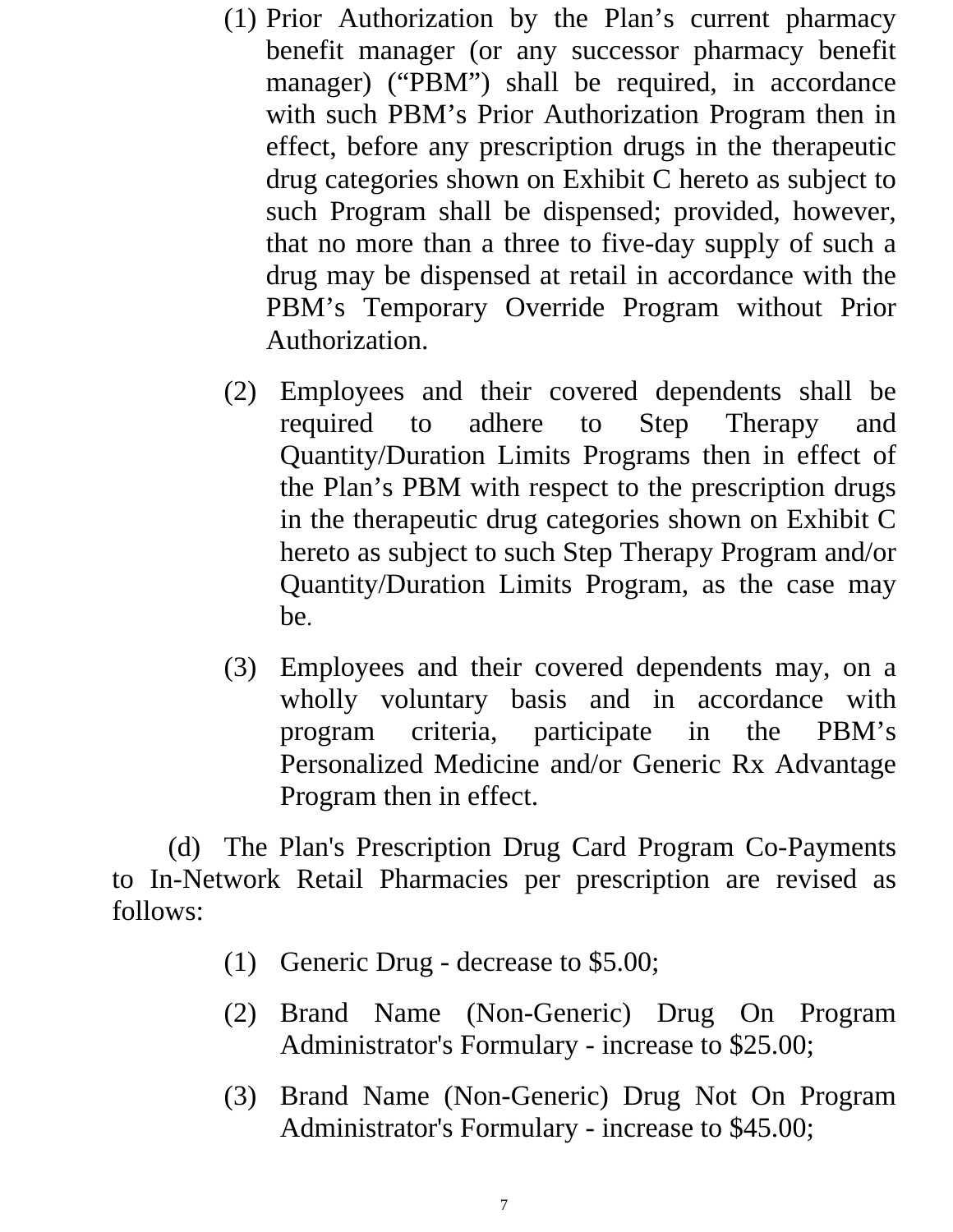(e) The Plan's Mail Order Prescription Drug Program Co-Payments per prescription are revised as follows:

- (1) Generic Drug decrease to \$5.00
- (2) Brand Name (Non-Generic) Drug on Program Administrator's Formulary - increase to \$50.00;
- (3) Brand Name (Non-Generic) Drug not on Program Administrator's Formulary - increase to \$90.00.

(f) The design changes contained in this Section shall become effective on July 1, 2012.

### **Section 3 - Plan Design Changes - ERMA**

(a) ERMA's Prescription Drug Card and Mail Order Prescription Drug Programs shall be revised as follows:

- (1) Prior Authorization by ERMA's current pharmacy benefit manager (or any successor pharmacy benefit manager) ("PBM") shall be required, in accordance with such PBM's Prior Authorization Program then in effect, before any prescription drugs in the therapeutic drug categories shown on Exhibit C hereto as subject to such Program shall be dispensed; provided, however, that no more than a three to five-day supply of such a drug may be dispensed at retail in accordance with the PBM's Temporary Override Program without Prior Authorization.
- (2) Retirees and their covered dependents shall be required to adhere to Step Therapy and Quantity/Duration Limits Programs then in effect of ERMA's PBM with respect to the prescription drugs in the therapeutic drug categories shown on Exhibit C hereto as subject to such Step Therapy Program and/or Quantity/Duration Limits Program, as the case may be.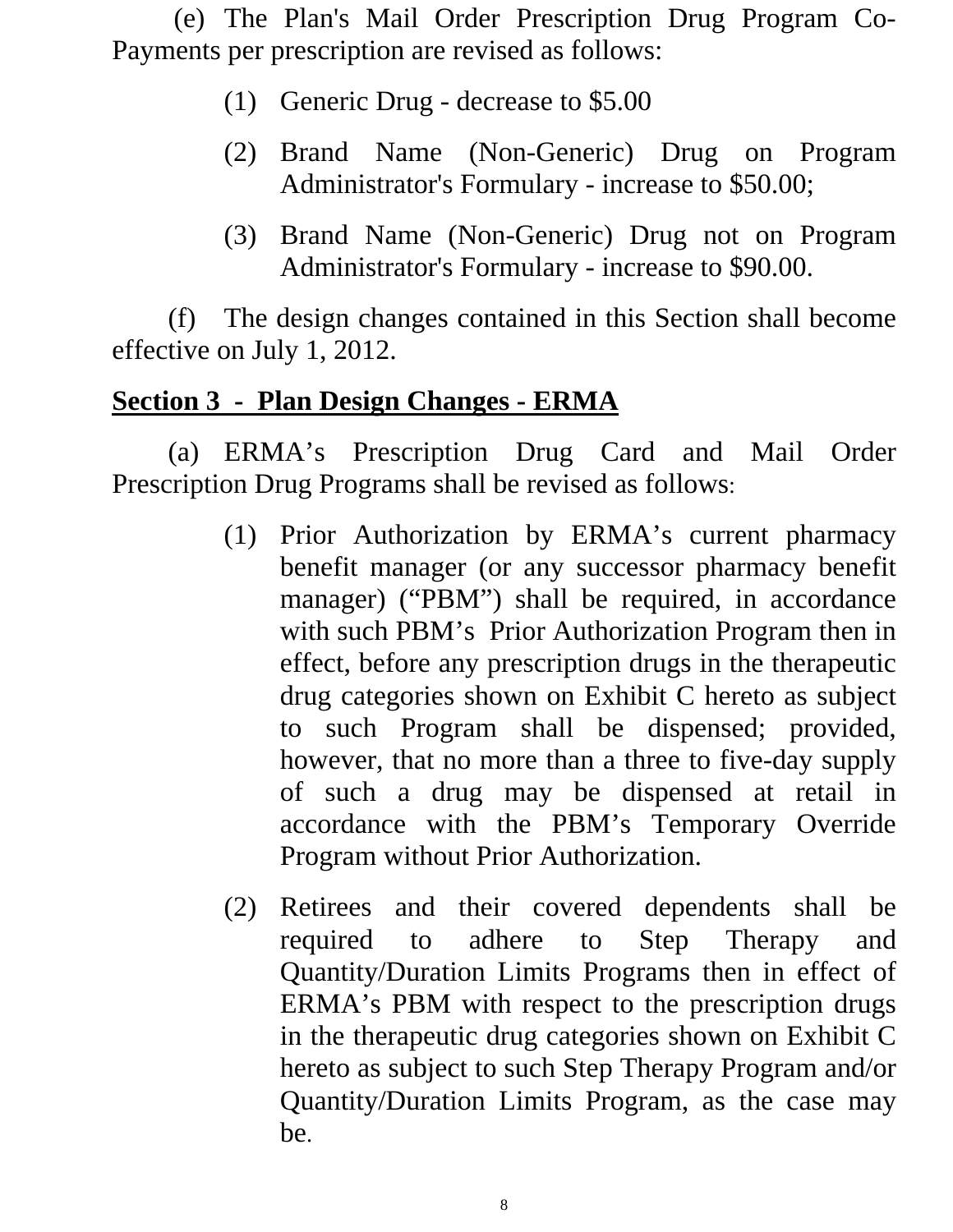(3) Retirees and their covered dependents may, on a wholly voluntary basis and in accordance with program criteria, participate in the PBM's Personalized Medicine and/or Generic Rx Advantage Program then in effect.

(b) The design changes contained in this Section shall become effective on July 1, 2012, and shall apply only to individuals who become eligible for ERMA coverage on or after July 1, 2012.

### **Part B - Employee Sharing of Cost of H&W Plans**

### **Section 1 - Monthly Employee Cost-Sharing Contributions**

(a) Effective January 1, 2010, the employee monthly costsharing contribution amount shall be \$200.00

 (b) Effective January 1, 2011, the employee monthly cost sharing amount shall be \$202.84.

 (c) Effective January 1, 2012, each employee covered by this Agreement shall contribute to the Plan, for each month that his employer is required to make a contribution to the Plan on his behalf for foreign-to-occupation health benefits coverage for himself and/or his dependents, a monthly cost-sharing contribution in an amount equal to the lesser of 15% of the Carriers' Monthly Payment Rate for 2012 or \$200.

(d) The employee monthly cost-sharing contributions amount shall be adjusted, effective July 1, 2016, so as to equal the lesser of 15% of the Carrier's Monthly Payment Rate for 2016 or \$230.00, unless otherwise mutually agreed by the parties during negotiations commencing when this Agreement becomes amendable pursuant to Article VI.

(e) For purposes of subsections (c) and (d) above, the "Carriers' Monthly Payment Rate" for any year shall mean one twelfth of the sum of what the carriers' monthly payments to –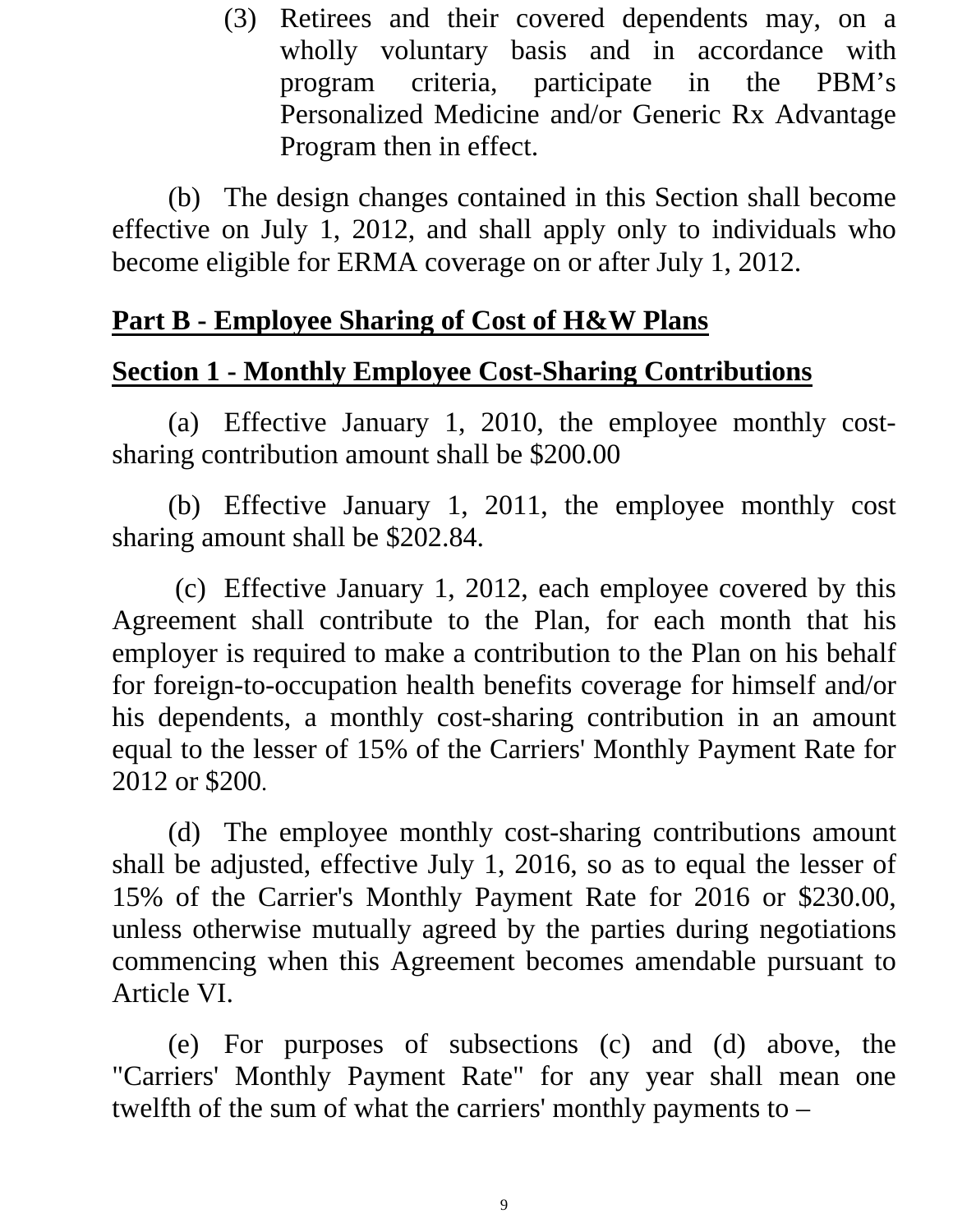- (1) the Plan for foreign-to-occupation employee and dependent health benefits, employee life insurance benefits and employee accidental death and dismemberment insurance benefits,
- (2) the Dental Plan for employee and dependent dental benefits and
- (3) the Vision Plan for employee and dependent vision benefits,

would have been during that year, per non-hospital association road employee, in the absence of any employee contributions to such Plans.

### **Section 2 - Pre-Tax Contributions**

Employee cost-sharing contributions made pursuant to this Part shall be made on a pre-tax basis pursuant to the existing Section 125 cafeteria plan to the extent applicable.

# **Section 3 - Method of Making Employee Cost-Sharing Contributions**

Employee cost-sharing contributions will be made for the employee by the employee's employer. The employer shall deduct the amount of such employee contributions from the employee's wages and retain the amounts so deducted as reimbursement for the employee contributions that the employer had made for the employee.

## **PART C – Rescission of Side Letter**

Side Letter #7 to the parties' October 1, 2008 Mediation Agreement (Case No. A-13431) is rescinded.

## **ARTICLE V - SUPPLEMENTAL SICKNESS**

The March 29, 1979 Supplemental Sickness Benefit Agreement,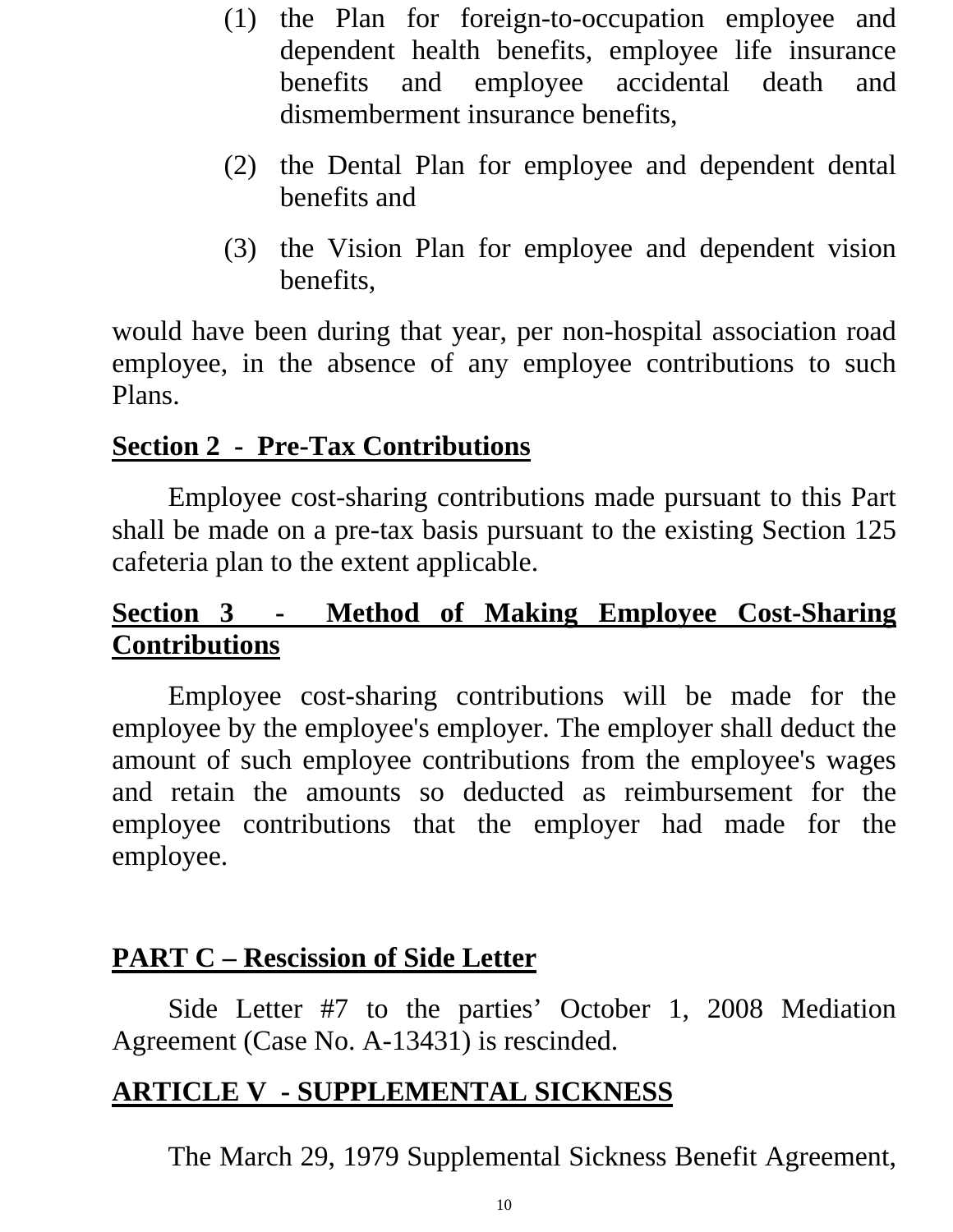as amended by Article V of the October 1, 2008 National IAM Agreement (Sickness Agreement), shall be further amended as provided in this Article.

#### **Section 1 - Adjustment of Plan Benefits**

 (a) The benefits provided under the Plan established pursuant to the Sickness Agreement ("SSB Plan") shall be adjusted as provided in paragraph (b) so as to restore the same ratio of benefits to rates of pay as existed on December 31, 2009 under the terms of that Agreement.

(b) Section 4 of the Sickness Agreement shall be revised as follows:

|                                                           |              | Per Hour                                    |             |                                            | Per Month                        |
|-----------------------------------------------------------|--------------|---------------------------------------------|-------------|--------------------------------------------|----------------------------------|
| <b>Class I Employees Earning</b><br>(as of $12/31/09$ )   |              | \$24.80 or more                             |             |                                            | \$4,315 or more                  |
| <b>Class II Employees Earning</b><br>(as of $12/31/09$ )  |              | \$20.47 or more<br>but less than<br>\$24.80 |             | \$4,315                                    | \$3,562 or more<br>but less than |
| <b>Class III Employees Earning</b><br>(as of $12/31/09$ ) |              |                                             |             | Less than $$20.47$ Less than $$3,562$      |                                  |
|                                                           |              |                                             |             | Basic and Maximum Benefit Amount Per Month |                                  |
| Classification                                            | <b>Basic</b> |                                             | <b>RUIA</b> |                                            | Maximum                          |
| Class I                                                   | \$1,452.00   |                                             | \$1,392.00  |                                            | \$2,844                          |
| Class II                                                  | \$1,149.00   |                                             | \$1,392.00  |                                            | \$2,541                          |
| Class III                                                 | \$<br>888.00 |                                             | \$1,392.00  |                                            | \$2,280                          |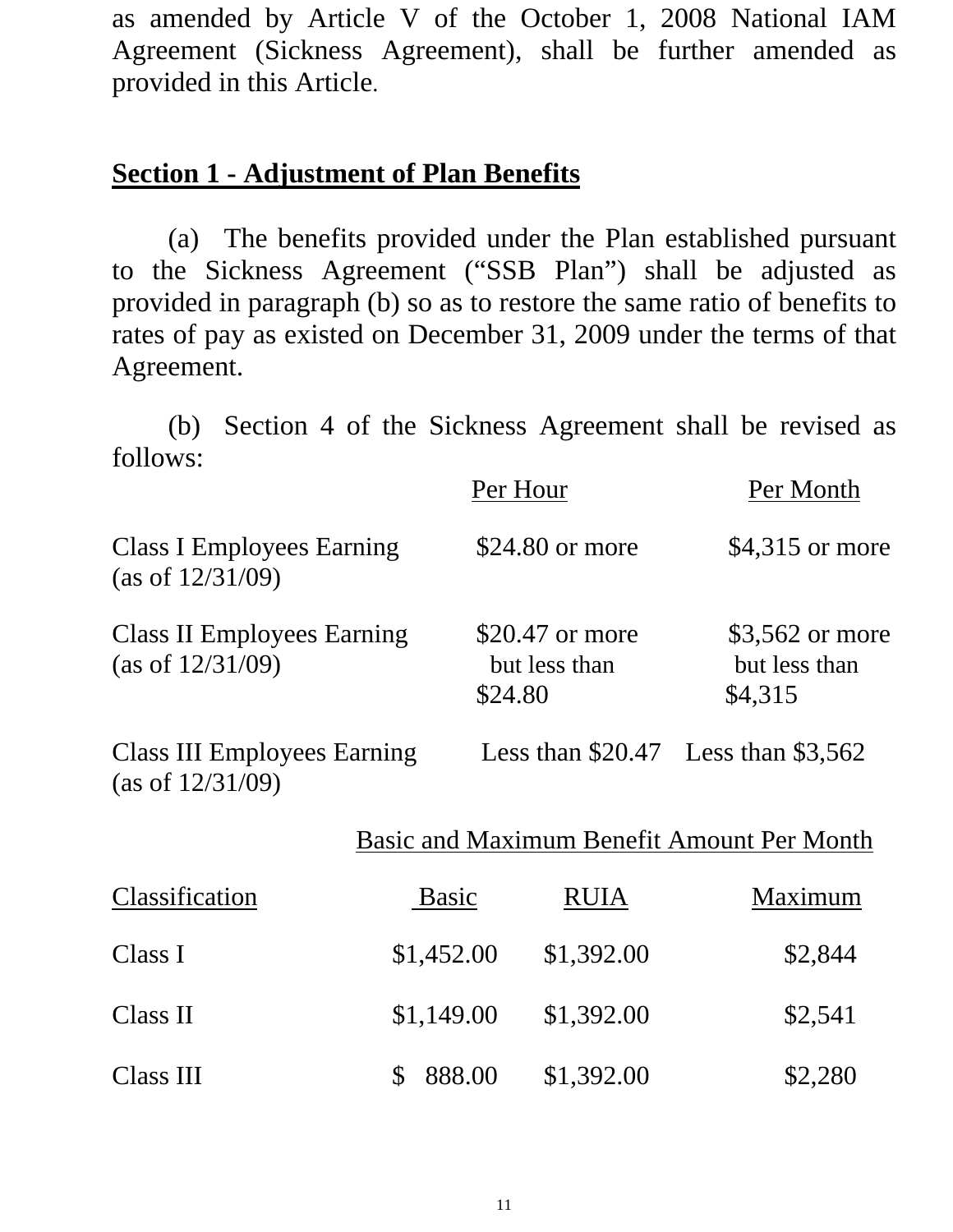### Combined Benefit Limit

| Classification | <b>Maximum Monthly Amount</b> |
|----------------|-------------------------------|
| Class I        | \$3,051                       |
| Class II       | \$2,722                       |
| Class III      | \$2,444                       |

### **Section 2 - Further Adjustment of Plan Benefits**

 (a) Effective July 1, 2012, the benefits provided under the Plan shall be adjusted so as to restore the same ratio of benefits to rates of pay as existed on the effective date of this Article.

 (b) The benefit adjustment described in Section 2(a) above shall be made effective on each of the following dates: July 1, 2013, July 1, 2014, and January 1, 2015.

 (c) The benefit adjustment described in Section 2(a) above shall be made effective on the date of each general wage increase that becomes effective after January 1, 2015.

#### **ARTICLE VI - GENERAL PROVISIONS**

## **Section 1 - Court Approval**

This Agreement is subject to approval of the courts with respect to participating carriers in the hands of receivers or trustees.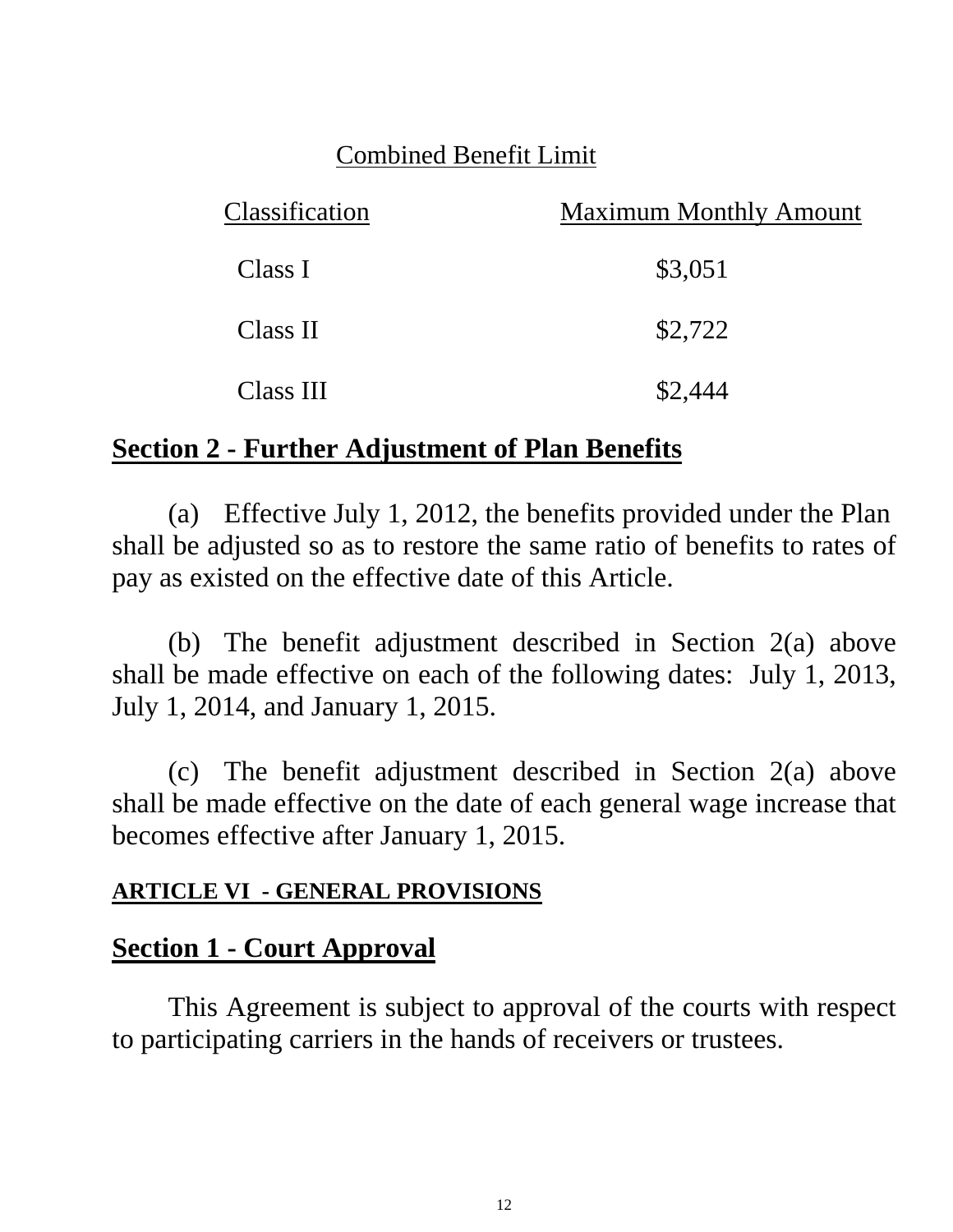#### **Section 2 - Effect of this Agreement**

(a) The purpose of this Agreement is to settle the disputes growing out of the notices served upon the organization by the carriers listed in Exhibit A on or subsequent to November 1, 2009 (including any notices outstanding as of that date), and the notices served by the organization signatory hereto upon such carriers on or subsequent to November 1, 2009 (including any notices outstanding as of that date).

(b) This Agreement shall be construed as a separate agreement by and on behalf of each of said carriers and their employees represented by the organization signatory hereto, and shall remain in effect through December 31, 2014 and thereafter until changed or modified in accordance with the provisions of the Railway Labor Act, as amended.

(c) No party to this Agreement shall serve or progress, prior to November 1, 2014 (not to become effective before January 1, 2015), any notice or proposal.

 (d) This Article will not bar management and the organization on individual railroads from agreeing upon any subject of mutual interest.

**SIGNED AT WASHINGTON, DC, THIS \_\_TH DAY OF \_\_\_\_\_\_\_\_\_\_\_\_, 201\_.** 

**FOR THE PARTICIPATING FOR THE EMPLOYEES CARRIERS LISTED IN REPRESENTED BY THE EXHIBIT A REPRESENTED INTERNATIONAL ASSO-BY THE NATIONAL CAR- CIATION OF MACHINISTS COMMITTEE:** 

**RIERS' CONFERENCE AND AEROSPACE WORKERS:**

\_\_\_\_\_\_\_\_\_\_\_\_\_\_\_\_\_\_\_\_\_\_\_\_ \_\_\_\_\_\_\_\_\_\_\_\_\_\_\_\_\_\_\_\_\_\_\_\_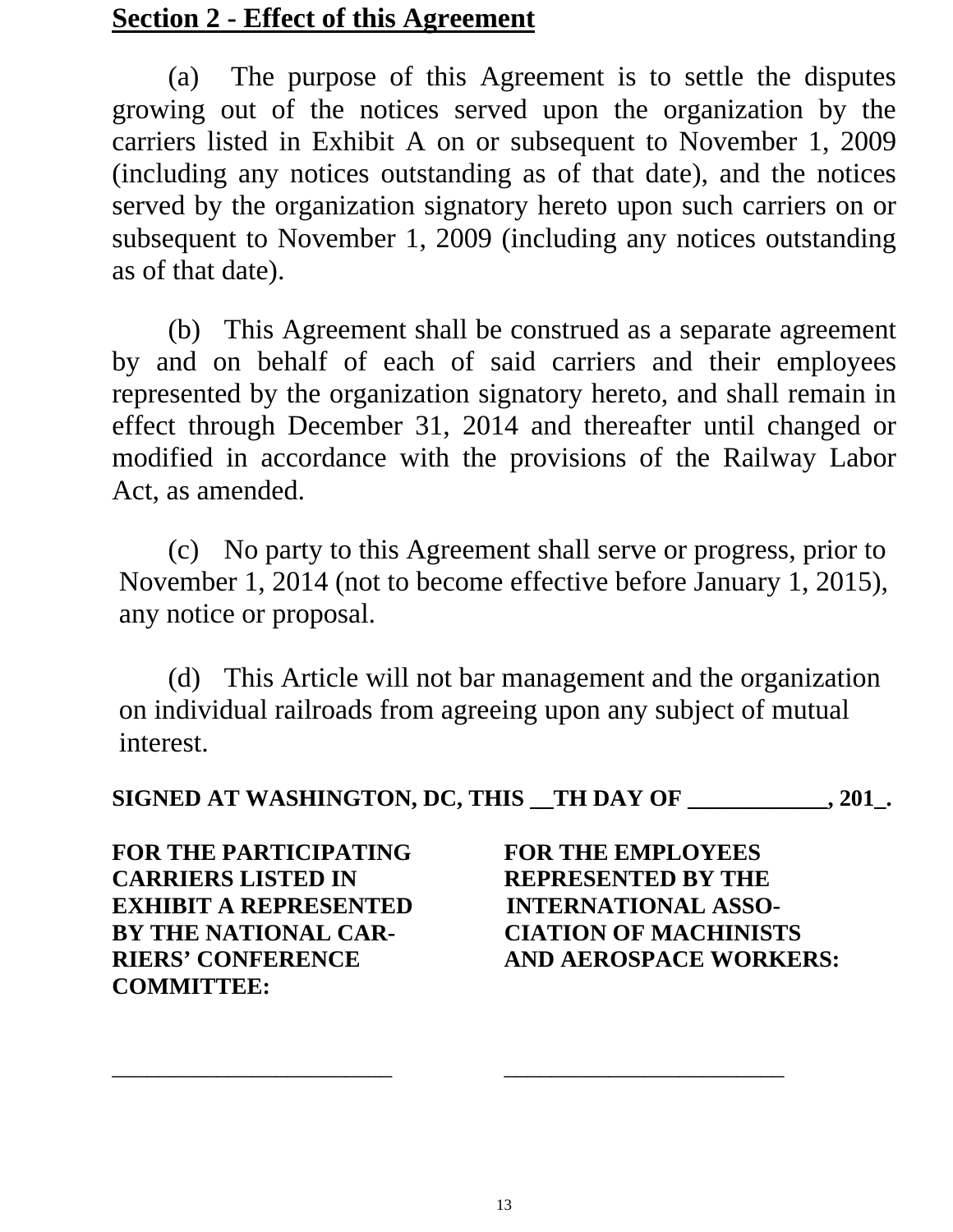\_\_\_\_\_\_\_\_\_\_\_\_, 201

 $#1$ 

Mr. Robert Roach Jr. General Vice President International Associations of Machinists & Aerospace Workers 9000 Machinists Place Upper Marlboro, MD 20772-2687

Dear Mr. Roach:

 This confirms our understanding with respect to the general wage increases provided for in Article I, Sections 1 and 2 of the Agreement of this date.

 The carriers will make all reasonable efforts to pay the retroactive portion of such general wage increases as soon as possible and no later than sixty (60) days after the date of this Agreement.

 If a carrier finds it impossible to make such payments by that date, such carrier shall notify you in writing explaining why such payments have not been made and indicating when the payments will be made.

Very truly yours,

A. Kenneth Gradia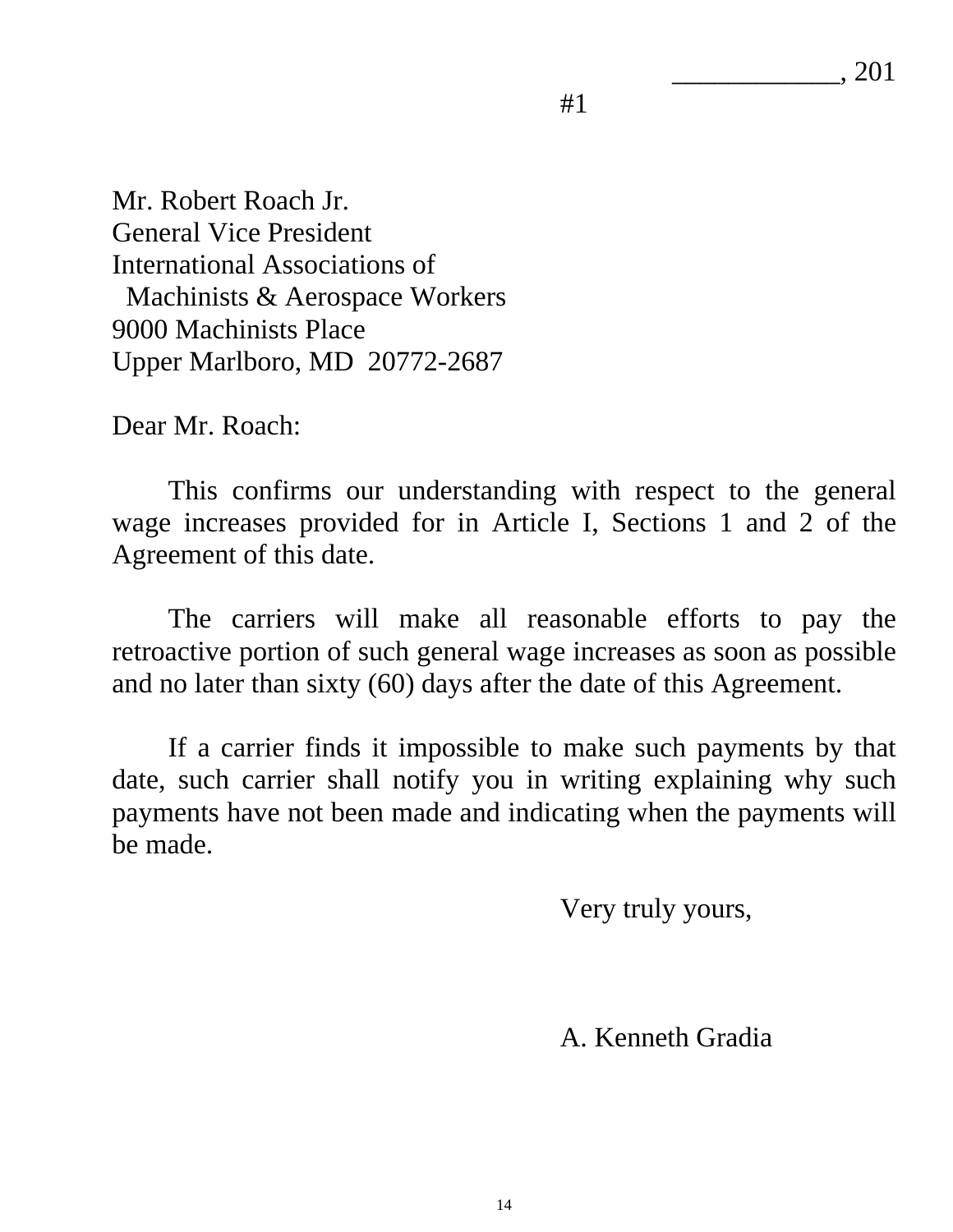\_\_\_\_\_\_\_\_\_\_\_\_\_\_, 201

 $#2$ 

Mr. Robert Roach Jr. General Vice President International Associations of Machinists & Aerospace Workers 9000 Machinists Place Upper Marlboro, MD 20772-2687

Dear Mr. Roach:

 This refers to the increase in wages provided for in Sections 1 and 2 of Article I of the Agreement of this date.

 It is understood that the retroactive portion of those wage increases shall be applied only to employees who have an employment relationship with a carrier on the date of this Agreement or who retired or died subsequent to June 30, 2010.

 Please acknowledge your agreement by signing your name in the space provided below.

Very truly yours,

A. Kenneth Gradia

I agree:

\_\_\_\_\_\_\_\_\_\_\_\_\_\_\_\_\_\_\_\_ Robert Roach, Jr.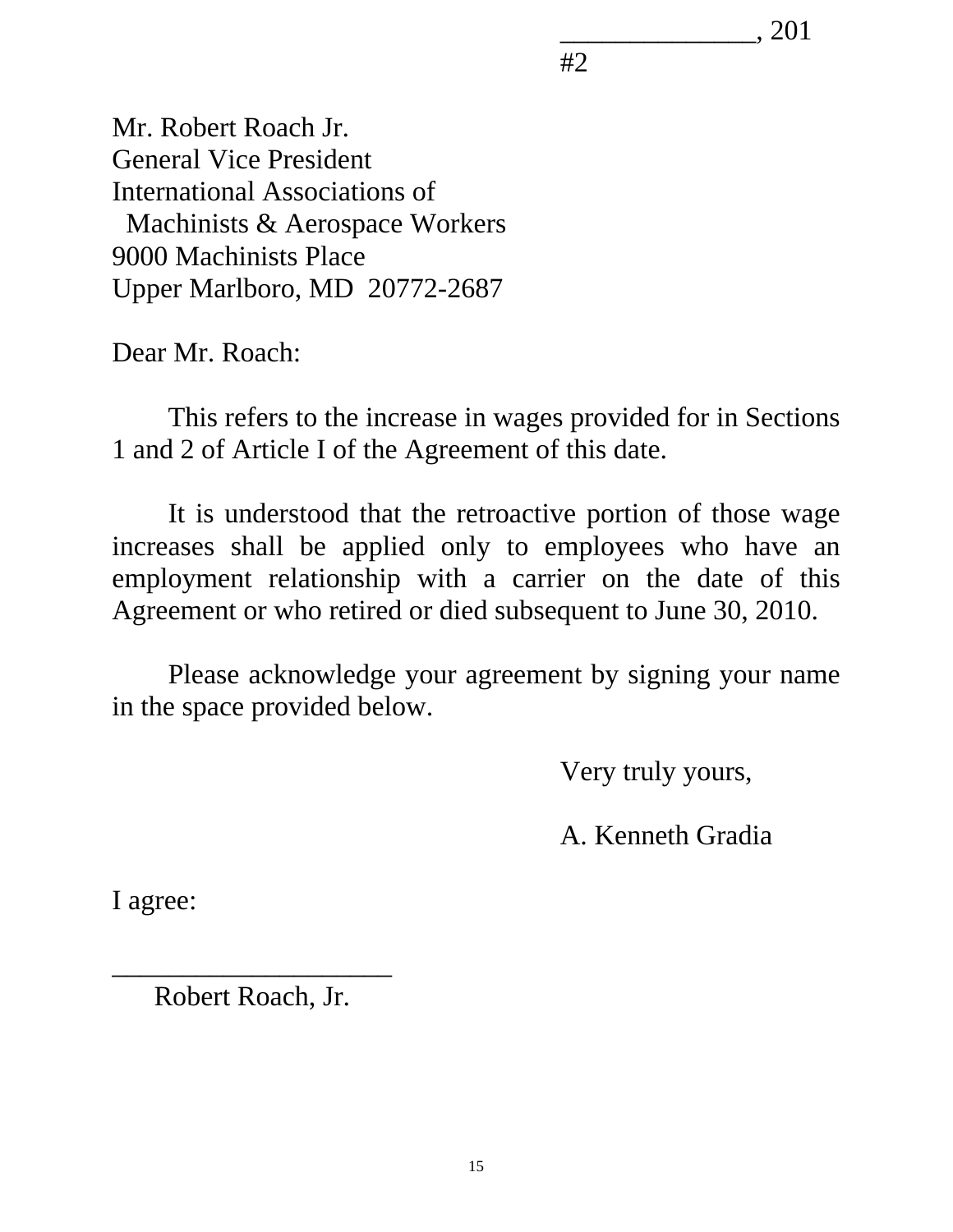\_\_\_\_\_\_\_\_\_\_\_\_\_\_\_\_, 201

#3

Mr. Robert Roach Jr. General Vice President International Associations of Machinists & Aerospace Workers 9000 Machinists Place Upper Marlboro, MD 20772-2687

Dear Mr. Roach:

This confirms our understanding with respect to application of certain provisions of the October 1, 2008 Mediation Agreement ("2008 Agreement") pending ratification of our tentative agreement that would resolve our respective bargaining notices served on or subsequent to November 1, 2009 ("Tentative Agreement or TA").

Article III, Part B, Section 1 of the 2008 Agreement provides for payment of a cost-of-living allowance effective January 1, 2012. Article IV, Part C, Section 1(c) of the 2008 Agreement provides for an increase, effective January 1, 2012, to the per month employee cost-sharing contribution amount in effect on December 31, 2011. This confirms our understanding that, pending completion of the ratification process concerning the Tentative Agreement, application of the above-referenced provisions shall be suspended.

If the Tentative Agreement is ratified, the final disposition of those provisions is addressed in Article III, Section 1 and Article IV, Part B, Section 1 of the TA.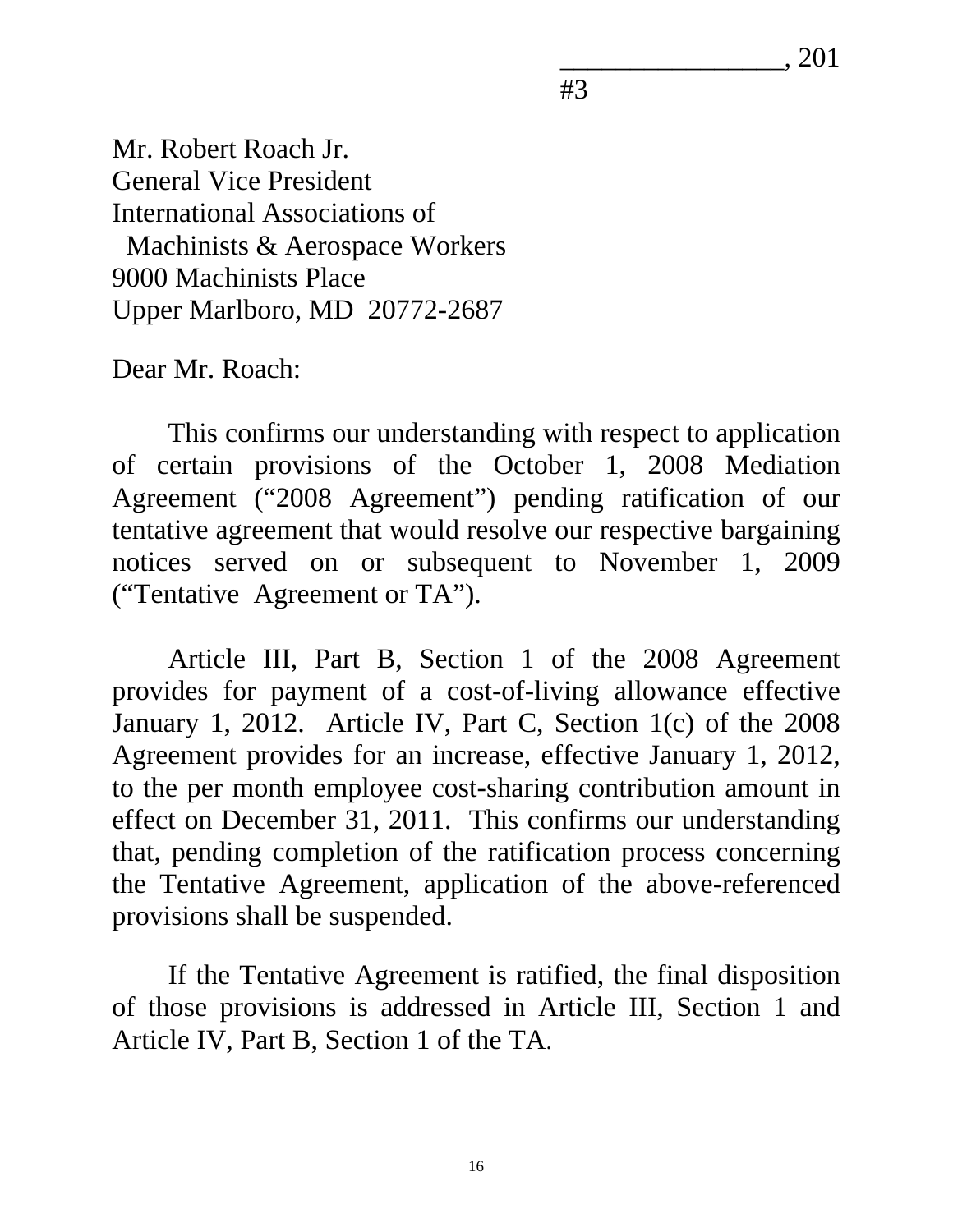Please acknowledge your agreement by signing your name in the space provided below.

Very truly yours,

A. Kenneth Gradia

I agree:

\_\_\_\_\_\_\_\_\_\_\_\_\_\_\_\_\_\_\_ Robert Roach, Jr.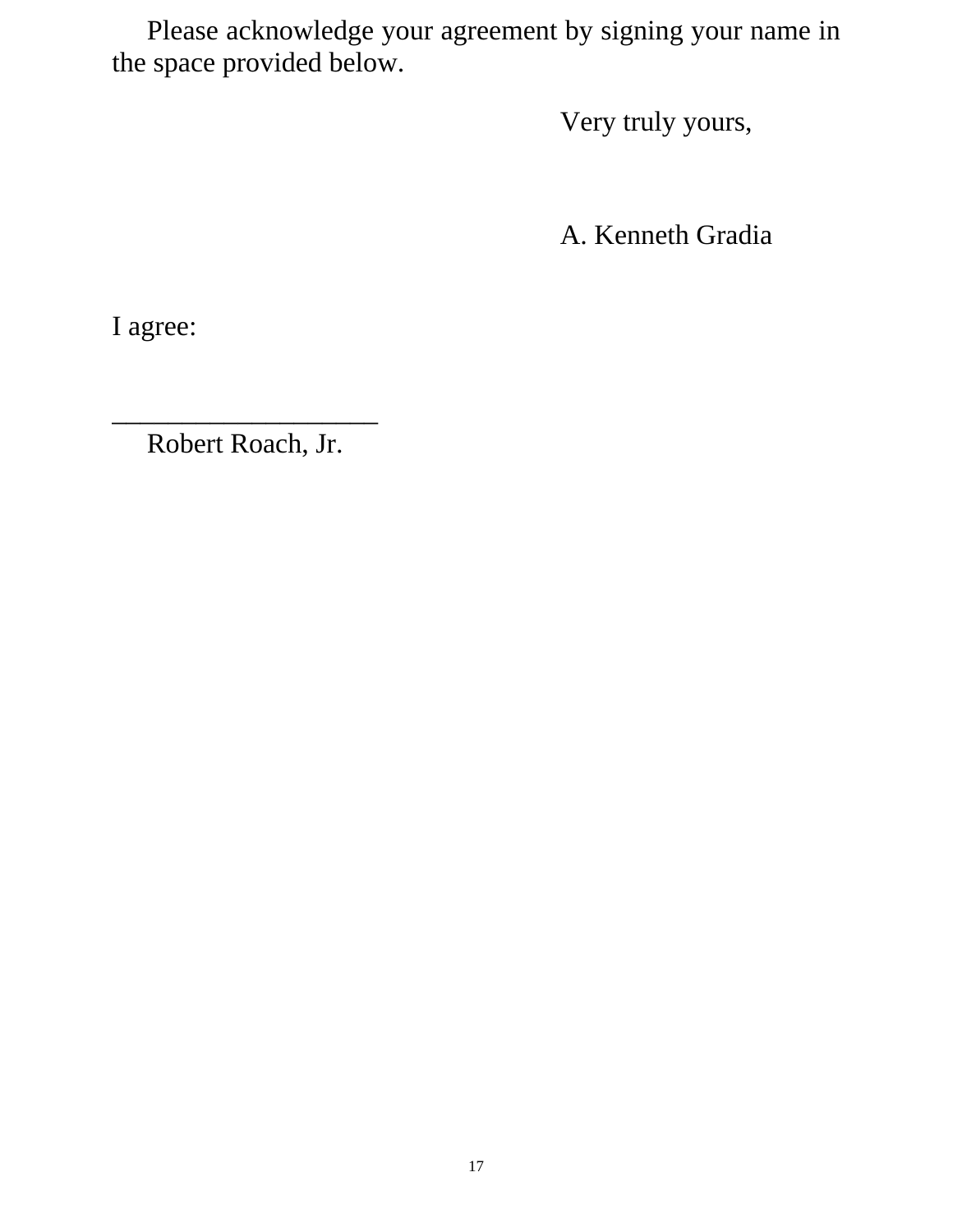\_\_\_\_\_\_\_\_\_\_\_\_\_\_\_, 201

#4

Mr. Robert Roach Jr. General Vice President International Associations of Machinists & Aerospace Workers 9000 Machinists Place Upper Marlboro, MD 20772-2687

Dear Mr. Roach:

This confirms our understanding with respect to Article I, Section 6 of the Agreement of this date.

Article I, Section 6 of the Agreement provides for a three (3) percent general wage increase effective January 1, 2015. Article VI, Section 2(c) of the Agreement provides that the parties to the Agreement may serve and progress notices or proposals to amend the Agreement and other existing agreements on or after November 1, 2014 (not effective before January 1, 2015) ("2015 Bargaining Notices").

This will confirm our understanding that if disposition of the 2015 Bargaining Notices is referred to any third party (including but not limited to a Presidential Emergency Board or arbitration board), this Letter may be provided to such body to confirm the parties' mutual understanding that Article I, Section 6 was intended to constitute a complete resolution of the compensation adjustment issue for calendar year 2015.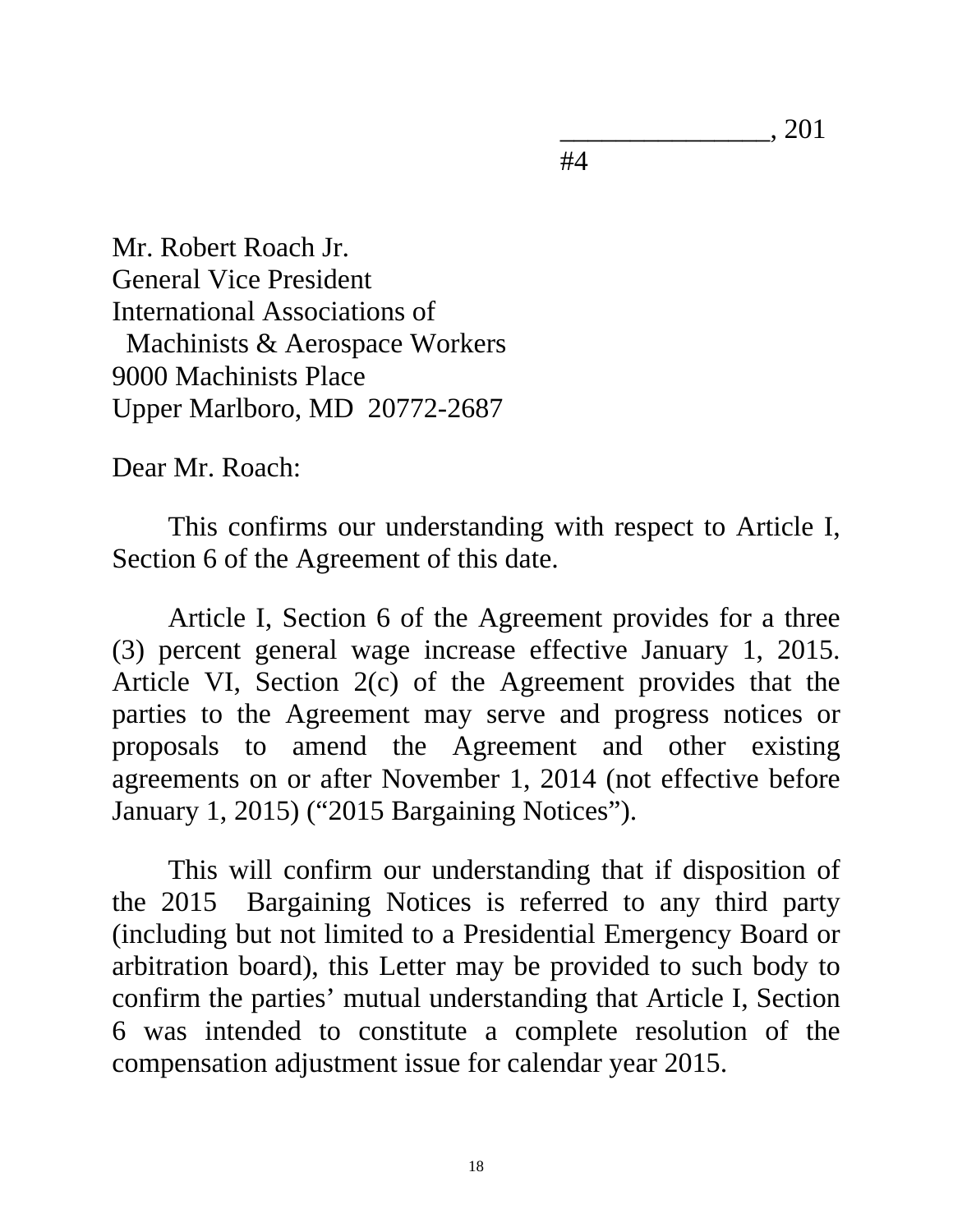Please acknowledge your agreement by signing your name in the space provided below.

Very truly yours,

A. Kenneth Gradia

I agree:

Robert Roach, Jr.

\_\_\_\_\_\_\_\_\_\_\_\_\_\_\_\_\_\_\_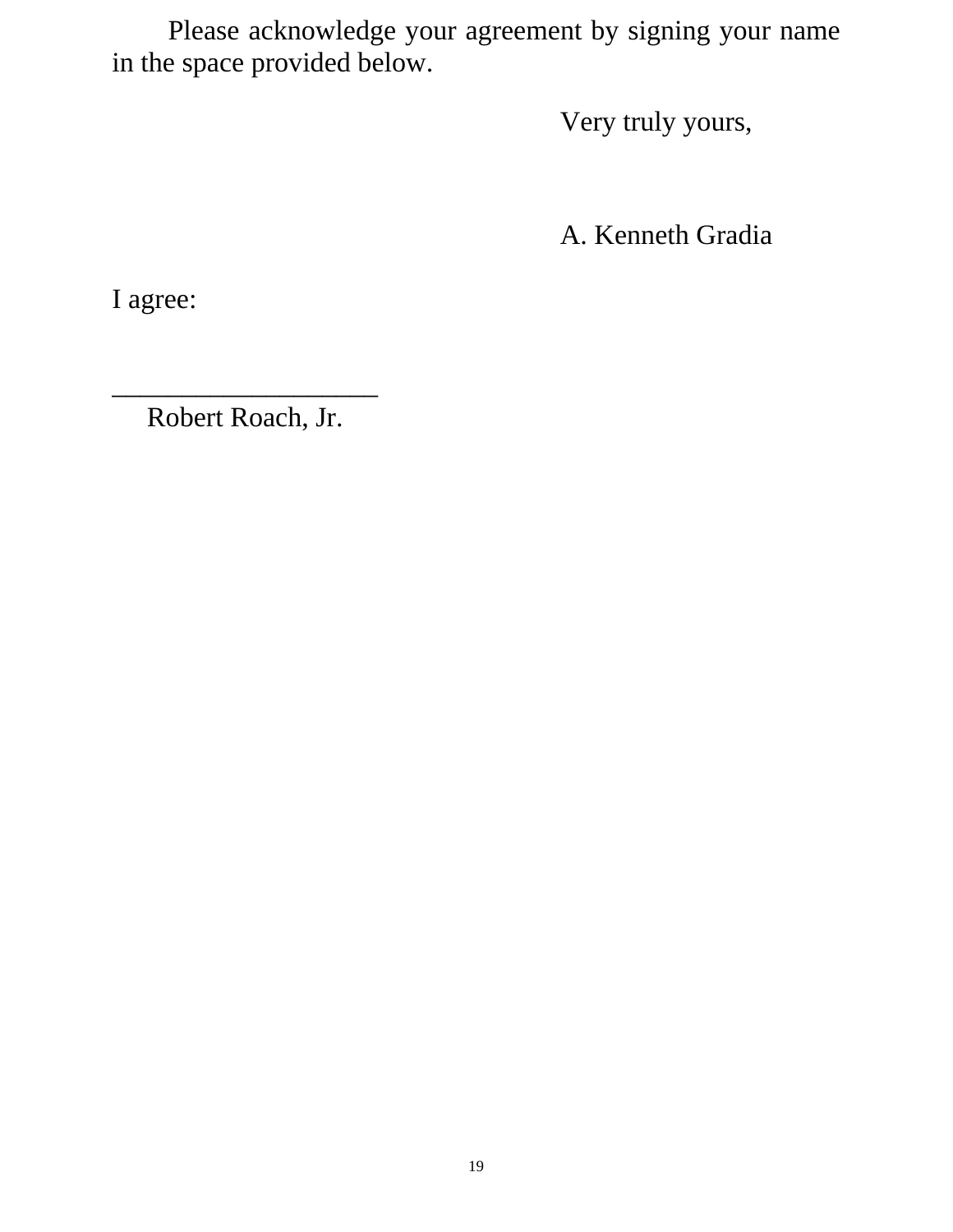\_\_\_\_\_\_\_\_\_\_\_\_, 201

#5

Mr. Robert Roach Jr. General Vice President International Associations of Machinists & Aerospace Workers 9000 Machinists Place Upper Marlboro, MD 20772-2687

Dear Mr. Roach:

This confirms our understanding with respect to Article IV, Part A, Sections  $2(c)(1)$  & (2) of the Agreement of this date. The prescription drug management rules identified in the aforementioned provisions of the Agreement are those that have been recommended by the Plan's current pharmacy benefit manager, Medco Health Solutions. The same is true of the therapeutic drug categories listed on Exhibit C to the Agreement; they are the therapeutic drug categories that Medco Health Solutions has recommended be subject to one or more of those rules.

The parties intend that new prescription drug management rules for which there are no existing therapeutic drug categories listed in Exhibit C shall not apply to the Plan unless such application has been (a) recommended by an independent committee of experts generally relied upon by the Plan's pharmacy benefit manager, (b) such recommendation is also made by the pharmacy benefit manager itself, and (c) the recommendation is accepted and approved by the Plan's Joint Committee.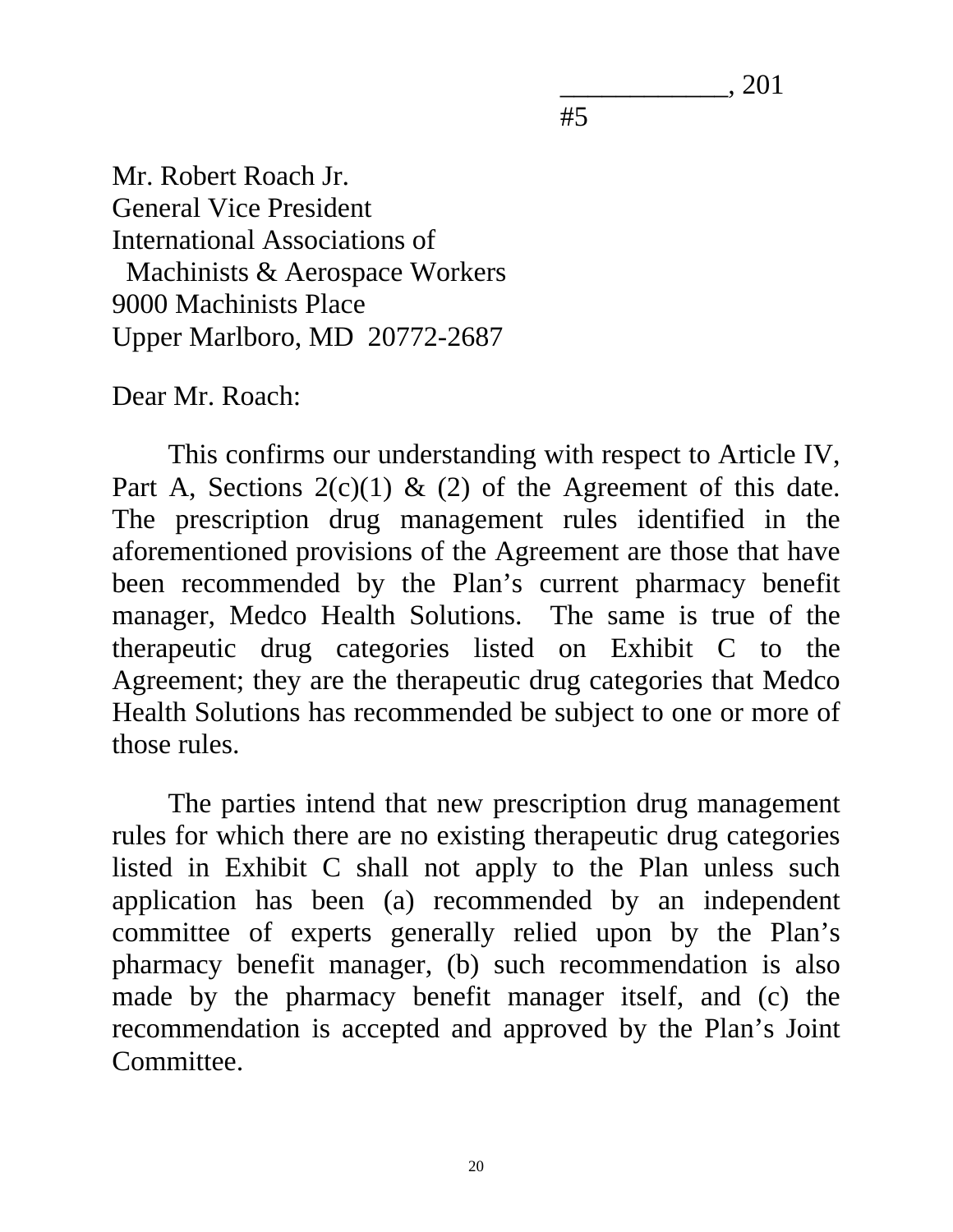Please acknowledge your agreement by signing your name in the space provided below.

Very truly yours,

A.Kenneth Gradia

I agree:

Robert Roach, Jr.

\_\_\_\_\_\_\_\_\_\_\_\_\_\_\_\_\_\_\_\_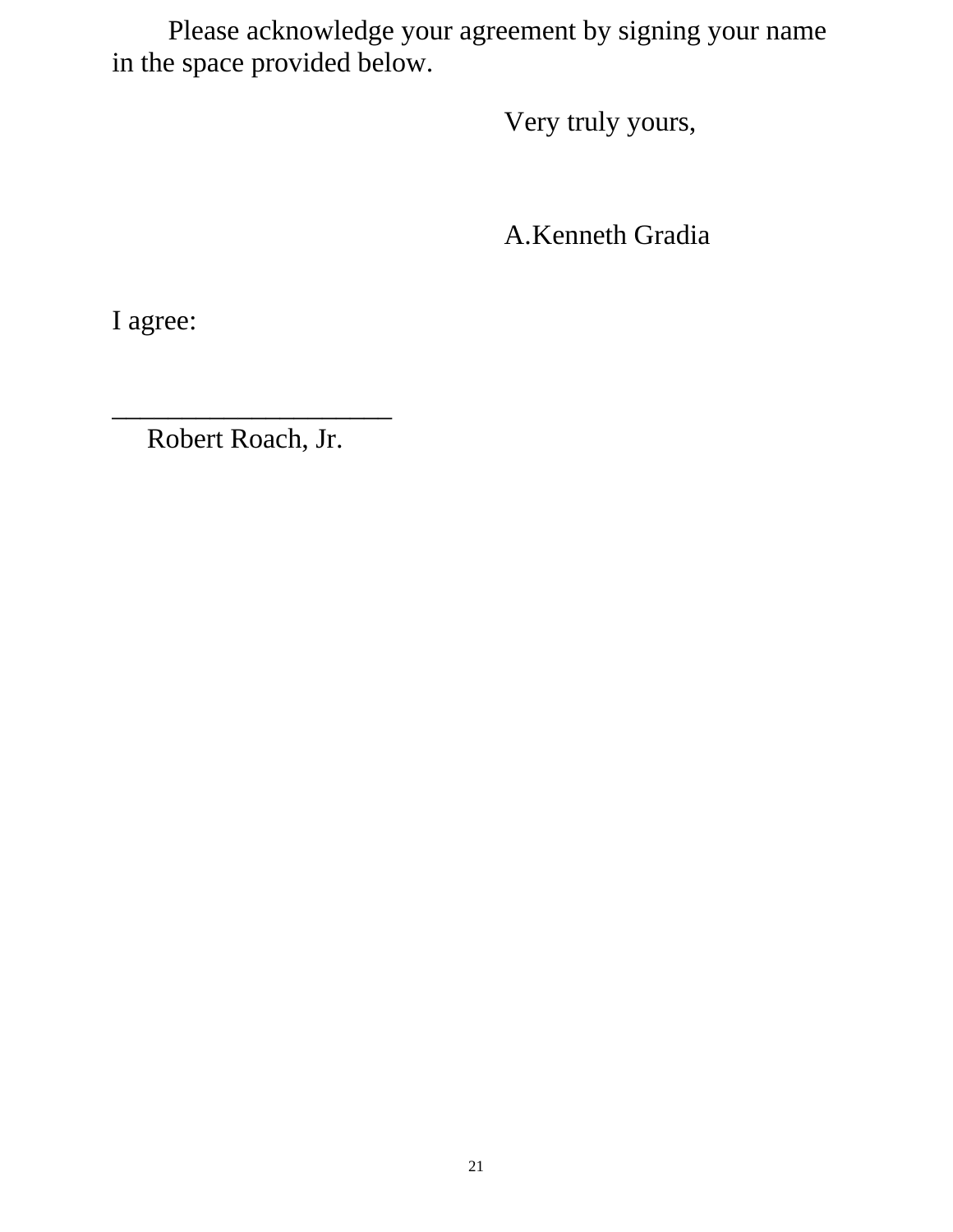\_\_\_\_\_\_\_\_\_\_\_\_\_\_\_\_, 201

#6

Mr. Robert Roach Jr. General Vice President International Associations of Machinists & Aerospace Workers 9000 Machinists Place Upper Marlboro, MD 20772-2687

Dear Mr. Roach:

This confirms our understanding regarding the Agreement of this date regarding local discussions between the organization and the Soo Line Railroad Company dba Canadian Pacific ("Soo"), regarding certain asserted wage rate disparities between Soo and other carriers involved in national handling.

Upon written request by the organization's designated representative to Soo, the parties shall commence local discussions regarding those matters on a voluntary and informal basis (i.e., not under Section 6 of the Railway Labor Act). Such discussions shall conclude by the earlier of the date on which a voluntary agreement is reached or December 31, 2012, unless extended by mutual agreement.

Please acknowledge your agreement by signing your name in the space provided below.

Very truly yours,

A. Kenneth Gradia

I agree:

Robert Roach, Jr.

\_\_\_\_\_\_\_\_\_\_\_\_\_\_\_\_\_\_\_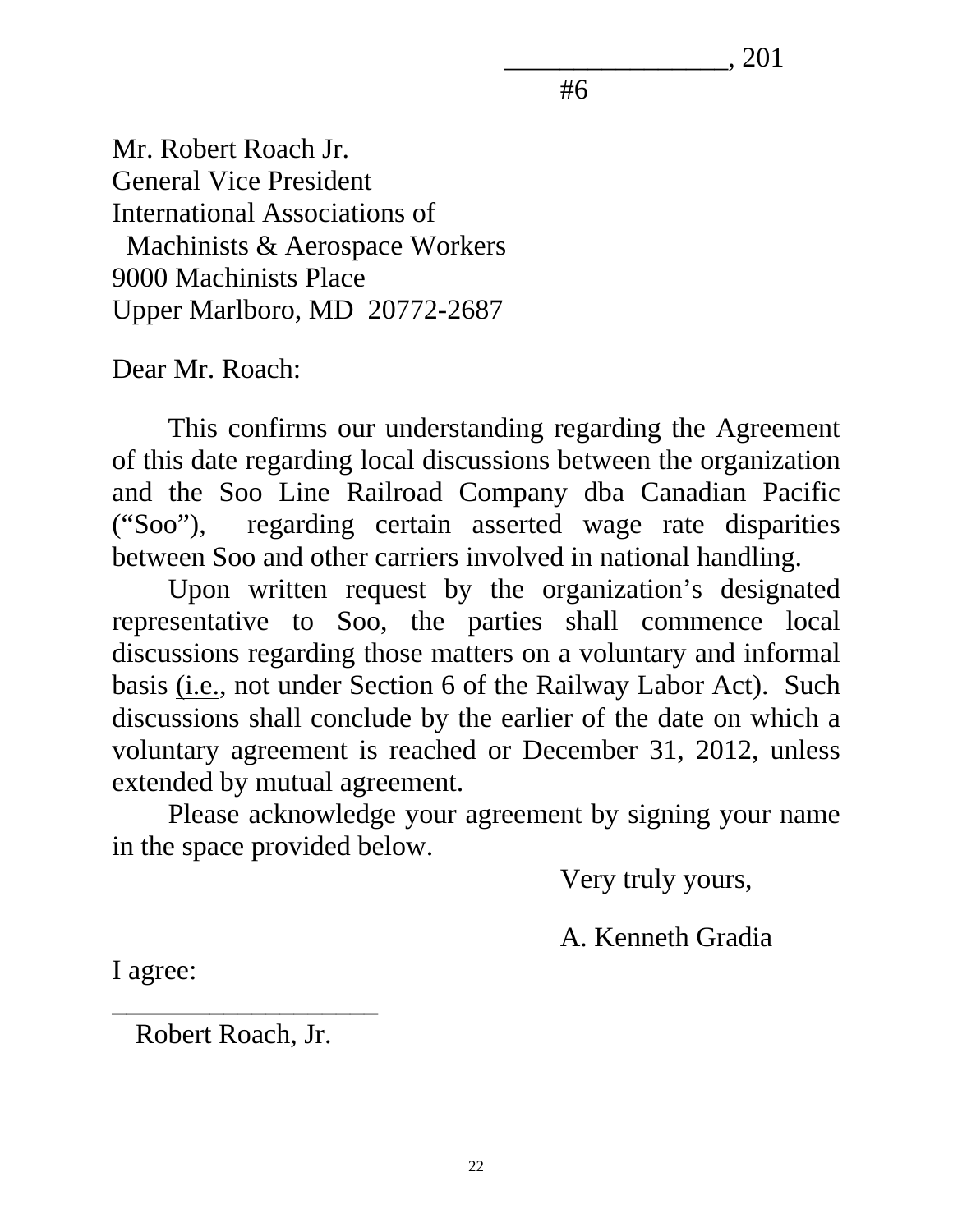**RAILROADS REPRESENTED BY THE NATIONAL CARRIERS' CONFERENCE COMMITTEE IN CONNECTION WITH NOTICES SERVED ON OR SUBSEQUENT TO NOVEMBER 1, 2009 BY AND ON BEHALF OF SUCH CARRIERS UPON THE INTERNATIONAL ASSOCIATION OF MACHINISTS & AEROSPACE WORKERS AND NOTICES SERVED ON OR SUBSEQUENT TO NOVEMBER 1, 2009 BY THE GENERAL CHAIRMEN, OR OTHER RECOGNIZED REPRESENTATIVES, OF THE INTERNATIONAL ASSOCIATION OF MACHINISTS & AEROSPACE WORKERS UPON SUCH CARRIERS.** 

**Subject to indicated footnotes, this authorization is co-extensive with notices filed and with provisions of current schedule agreements applicable to employees represented by the International Association of Machinists & Aerospace Workers.** 

Alameda Belt Line Alton & Southern Railway Company The Belt Railway Company of Chicago BNSF Railway Company Consolidated Rail Corporation CSX Transportation, Inc. Gary Railway Company - 1 Indiana Harbor Belt Railroad Company The Kansas City Southern Railway Company Kansas City Southern Railway Gateway Western Railway Joint Agency Louisiana and Arkansas Railway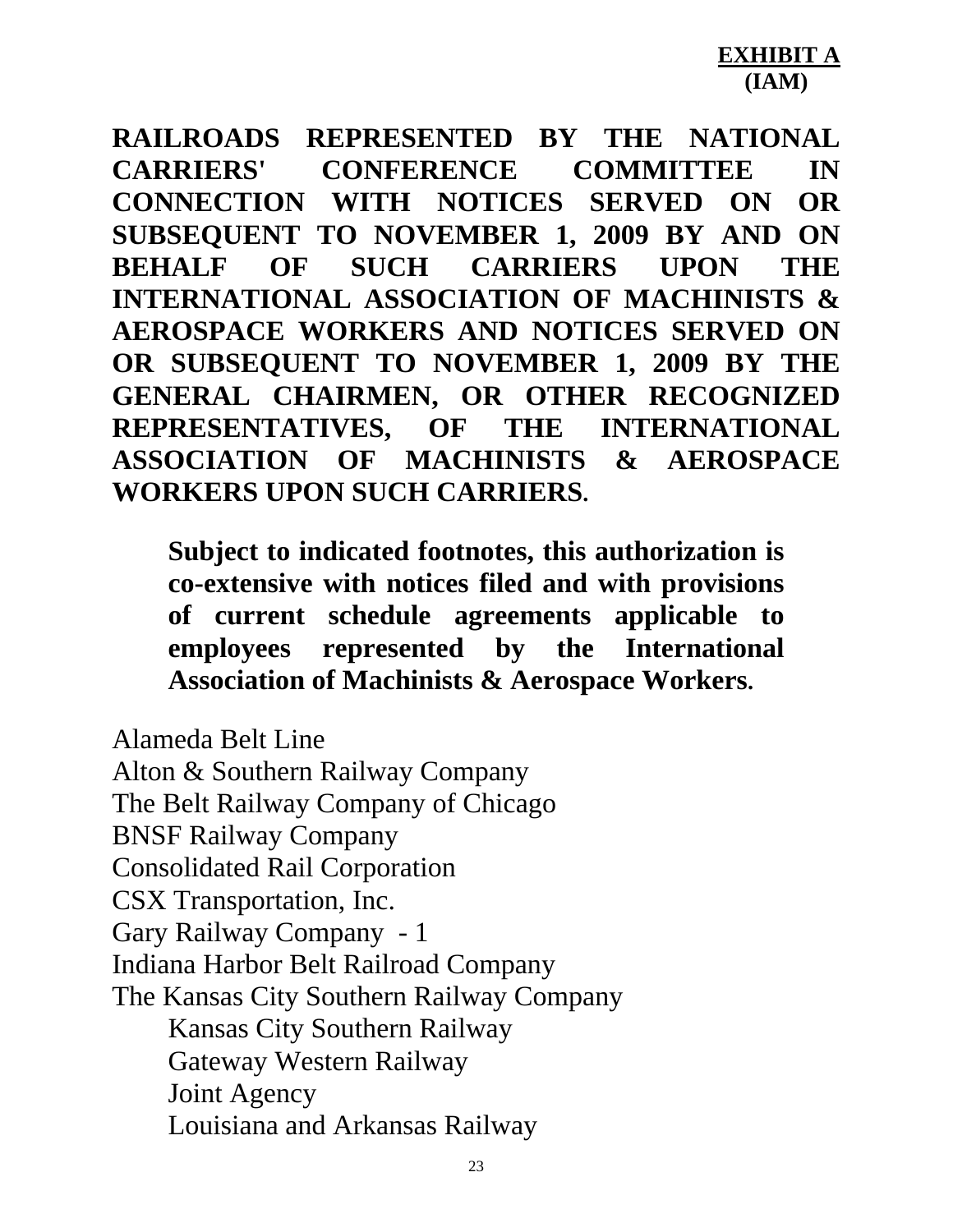MidSouth Rail Corporation

SouthRail Corporation

The Texas and Mexican Railway Company

New Orleans Public Belt Railroad

Norfolk Southern Railway Company

The Alabama Great Southern Railroad Company

Central of Georgia Railroad Company

The Cincinnati, New Orleans & Texas Pacific Railway Company

Georgia Southern and Florida Railway Company

Interstate Railroad Company

Tennessee, Alabama and Georgia Railway Company

Tennessee Railway Company

Northeast Illinois Regional Commuter Railroad Corporation (METRA) - 2

Oakland Terminal Railway

Port Terminal Railroad Association

Soo Line Railroad Company d.b.a. Canadian Pacific

South Carolina Public Railways

Terminal Railroad Association of St. Louis

Union Pacific Railroad Company

\* \* \* \* \*

## **Notes:**

- 1 Wages and Rules and Health and Welfare only
- 2 Health and Welfare and Supplemental Sickness only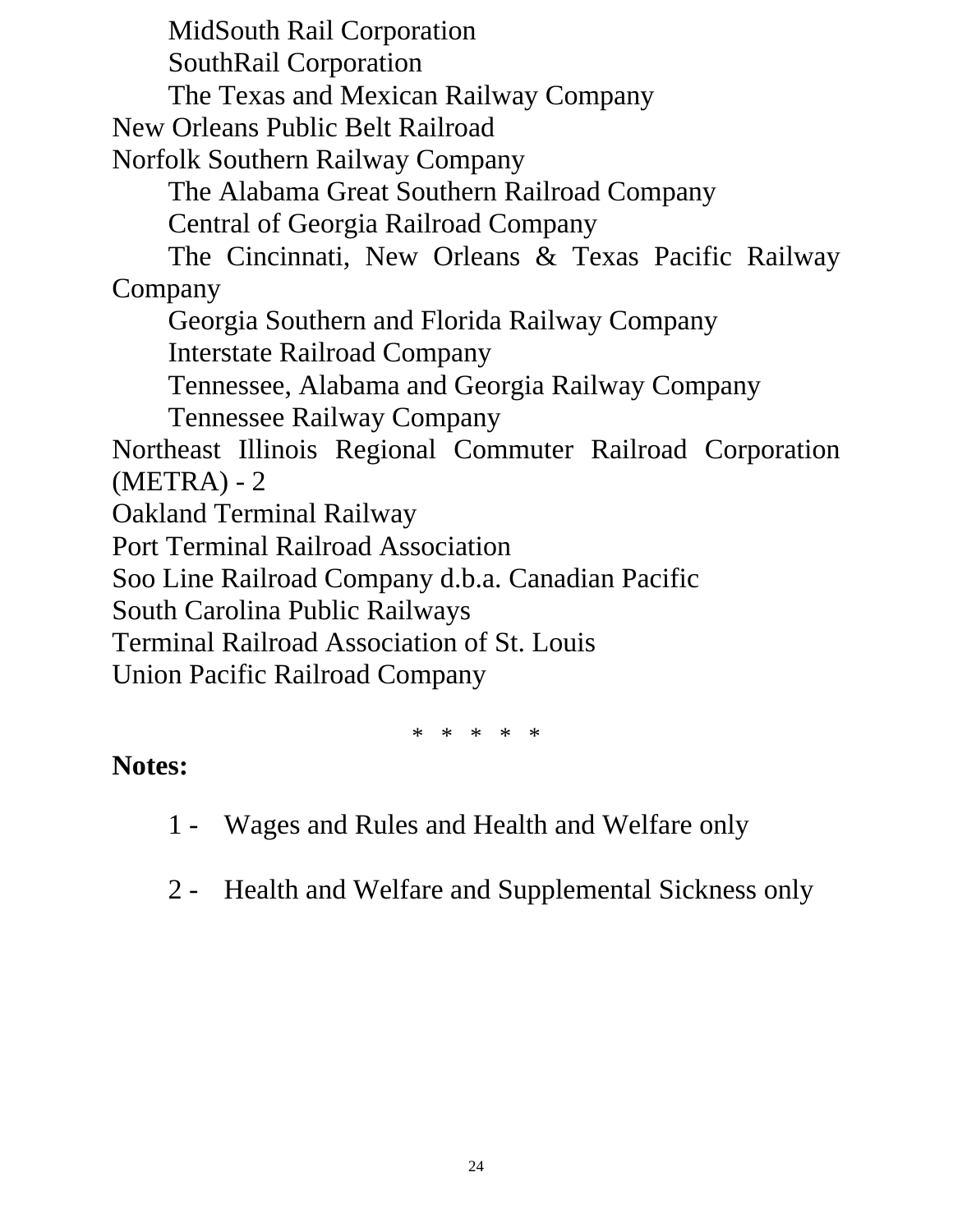## **EXHIBIT B**

# **Clinical Support Services 1**

*Radiology Notification Program (RNS)* – Under this program, a radiology notification process is required for participating (network) physicians, health care professionals, facilities and ancillary providers for certain advanced outpatient imaging procedures, prior to performance, with administrative claim denial for failure to provide notification. The program is a prior notification requirement only, not a precertification, preauthorization or medical necessity determination program, and currently applies to the following outpatient advanced imaging procedures: CT, MRI, PET and Nuclear Medicine, including Nuclear Cardiology. These services that take place in an emergency room, observation unit, urgent care center, or during an inpatient stay do not require notification.

The process may require a physician-to-physician discussion, the purpose of which is to engage the ordering physician in a discussion about the use of evidence-based clinical guidelines. However, the final decision authority rests with the ordering physician. This program is invisible to the covered member – non-compliance (i.e., non-notification) will result in an administrative denial of the claim with no balance billing to the patient.

*Centers of Excellence (COE) Resource Services – this service* are based on the foundation that certain facilities treat patients who consistently achieve favorable clinical outcomes, as demonstrated by reduced hospital lengths of stay and readmission rates, lower infection rates, etc. Programs are typically designed around specific disease states or conditions in which COEs can be clearly identified. The following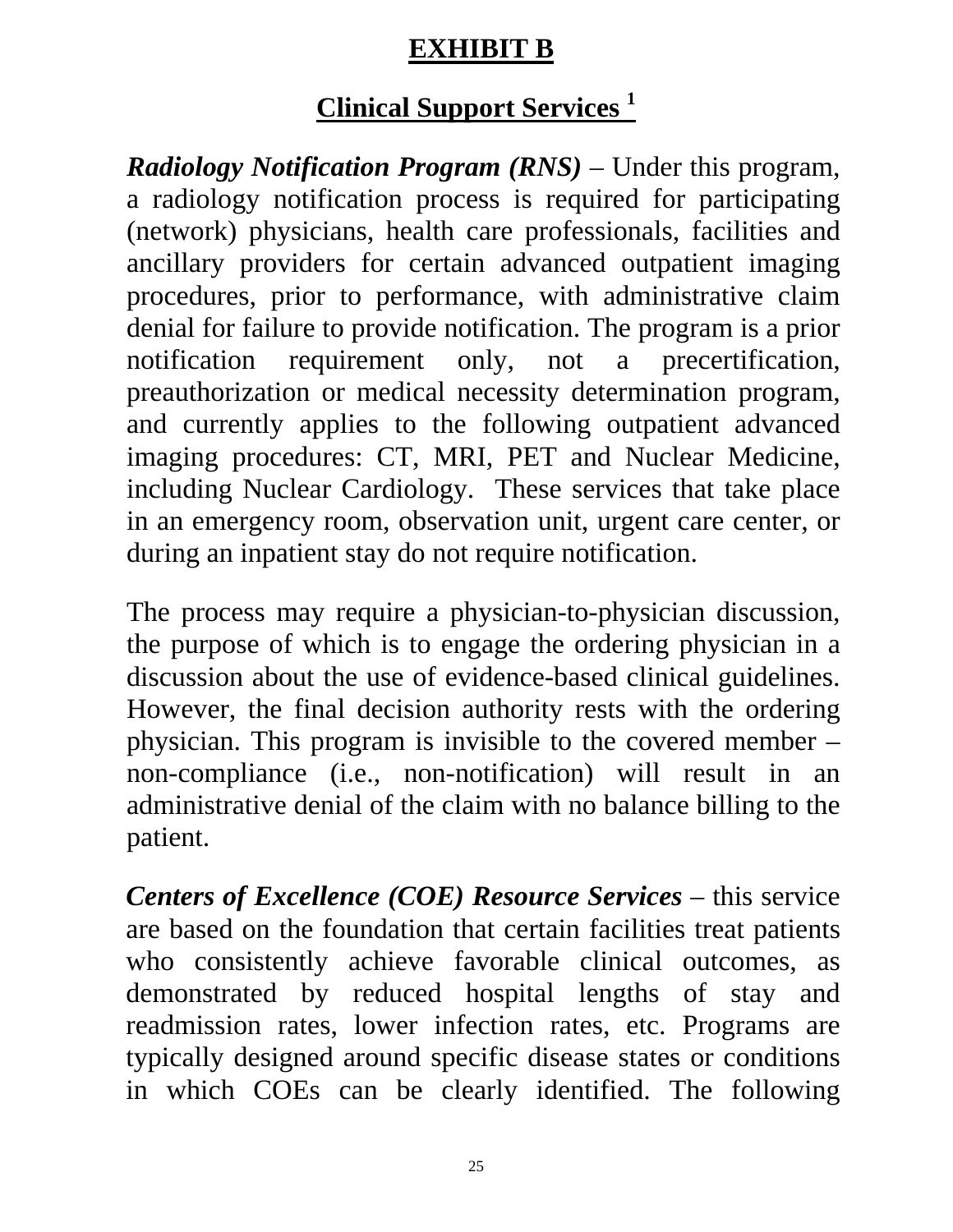programs develop national COE networks and specialty nurse resources that provide specific case management interventions:

- Bariatric Resource Services (BRS) - BRS provides a national Center of Excellence network of bariatric surgery centers and hospitals with an upfront case management component.

- Cancer Resource Services (CRS)/Cancer Support Program (CSP) - This clinical consulting with cancer specialists, combined with an extensive nationwide COE network will deliver clinical and financial value.

- Kidney Resource Services (KRS) – KRS provides a large network of dialysis facilities meeting strict quality outcomes with kidney nurse specialists assisting patients.

*Treatment Decision Support (TDS)* – These services include enhanced one-to-one coaching for individuals facing potential procedures that have been carefully targeted as having varied treatment practices and inconsistent patient outcomes. TDS normally targets back pain, knee/hip replacement, benign prostate disease, prostate cancer, benign uterine conditions, hysterectomy, breast cancer, coronary artery disease and bariatric surgery.

<sup>1</sup> The actual program names, specific services/processes, and administration will vary by medical vendor.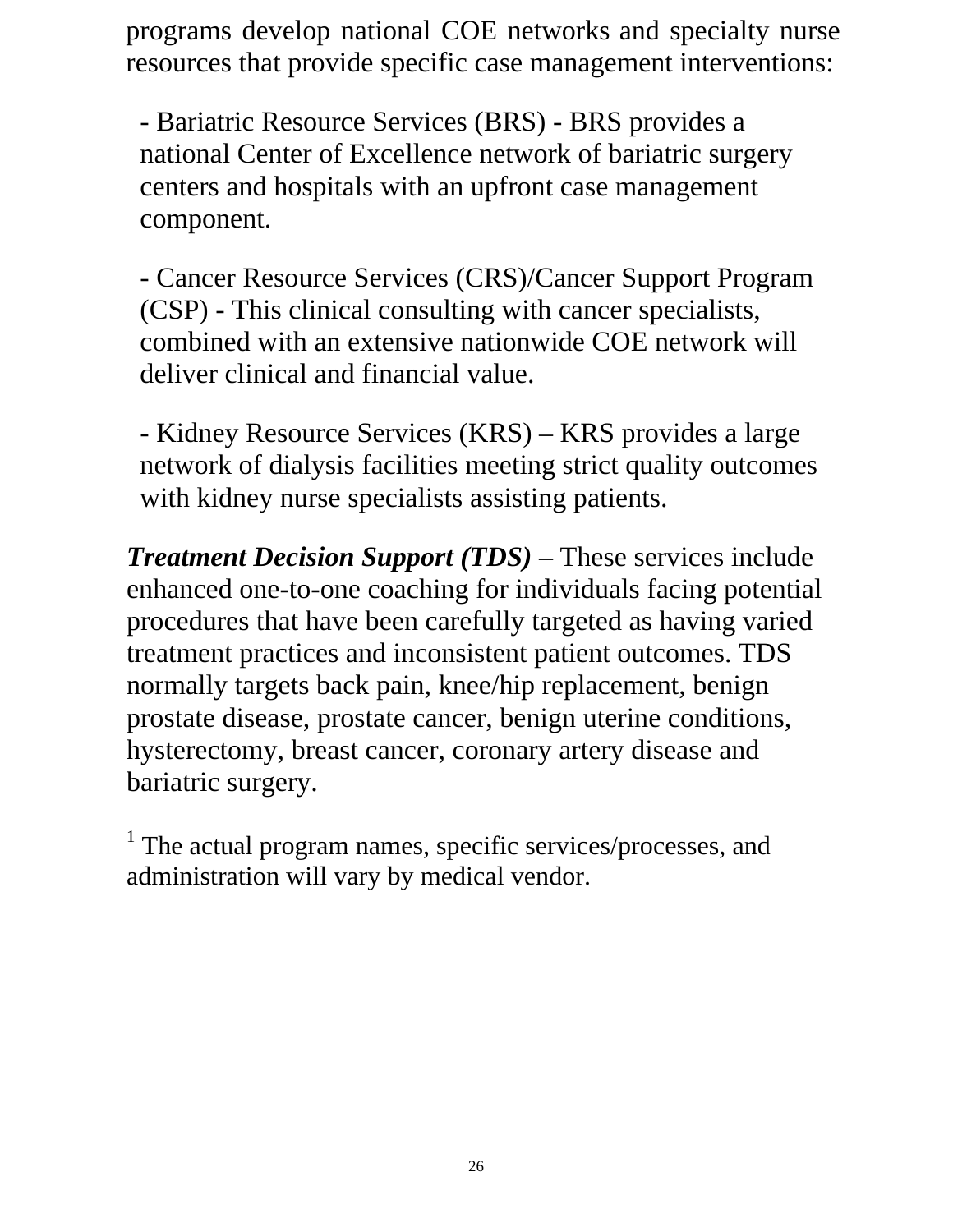#### Exhibit C - Drugs for Coverage Authorization and Step Therapy Rules 1/

| <b>Therapeutic Drug</b><br>Category                                                            | <b>Drugs</b>                                                                                                                                                                                                                                                                                |
|------------------------------------------------------------------------------------------------|---------------------------------------------------------------------------------------------------------------------------------------------------------------------------------------------------------------------------------------------------------------------------------------------|
| <b>Specialty Drugs</b>                                                                         |                                                                                                                                                                                                                                                                                             |
| <b>Gout Therapy</b>                                                                            | Uloric <sup>®</sup> Krystexxa <sup>™</sup>                                                                                                                                                                                                                                                  |
| Rheumatological<br>(RA Agents)                                                                 | Actemra <sup>®</sup> Arava <sup>®</sup> Cimzia <sup>®</sup><br>Enbrel <sup>®</sup> Humira <sup>®</sup> Kineret <sup>®</sup><br>Orencia <sup>®</sup> Remicade <sup>®</sup> Rituxan <sup>®</sup><br>Simponi™                                                                                  |
| <b>Misc Agents</b>                                                                             | Benlysta® Savella®                                                                                                                                                                                                                                                                          |
| Erythroid<br><b>Stimulants</b>                                                                 | Aranesp® Epogen <sup>®</sup> Procrit <sup>®</sup>                                                                                                                                                                                                                                           |
| <b>Growth Hormones</b>                                                                         | Egrifta <sup>TM</sup> Genotropin <sup>®</sup> Geref <sup>®</sup><br>Humatrope <sup>®</sup> Increlex <sup>1</sup><br>$IPlex^{\pi}$ Norditropin <sup>®</sup> Nutropin <sup>®</sup><br>Omnitrope <sup>®</sup> Saizen® Serostim <sup>®</sup><br>Tev-Tropin,® Zorbtive®<br>Actimmune® Alferon-N® |
| <b>Interferons</b>                                                                             | Infergen <sup>®</sup> Intron-A <sup>®</sup><br>Pegasys® Peg-Intron® Roferon®                                                                                                                                                                                                                |
| <b>Interleukins</b>                                                                            | Arcalyst <sup>™</sup> Ilaris®                                                                                                                                                                                                                                                               |
| <b>Multiple Sclerosis</b><br><b>Therapy</b>                                                    | Amypra <sup>™</sup> Avonex <sup>®</sup> Betaseron <sup>®</sup><br>Copaxone® Extavia® Gilenya <sup>TM</sup><br>Novantrone <sup>®</sup> Rebif <sup>®</sup> Tysabri ®                                                                                                                          |
| <b>Myeloid Stimulants</b><br>and Hemostatics                                                   | Leukine <sup>®</sup> Neulasta <sup>®</sup><br>Neumega <sup>®</sup> Neupogen <sup>®</sup> Nplate <sup>™</sup><br>Promacta <sup>®</sup>                                                                                                                                                       |
| <b>Vaccines &amp; Misc</b><br><b>Immunologicals</b>                                            | Botox <sup>®</sup> Dysport <sup>™</sup> Myobloc <sup>™</sup><br>Xeomin®                                                                                                                                                                                                                     |
| <b>Vaccines &amp; Misc</b><br><b>Immunologicals</b><br>(Immune Globulins)<br>Dermatologicals - | Carimune NF® Flebogamma<br>DIF <sup>®</sup> Gammagard® Gammagard<br>$S-D^{\circledR}$ Gammaplex <sup>®</sup> Gamimune-<br>N <sup>®</sup> Gamunex <sup>®</sup> Gamunex-C <sup>®</sup><br>Hizentra <sup>™</sup> Privigen™<br>Vivaglobin®<br>Amevive <sup>®</sup> Stelara <sup>®</sup>         |
| <b>Psoriasis</b>                                                                               |                                                                                                                                                                                                                                                                                             |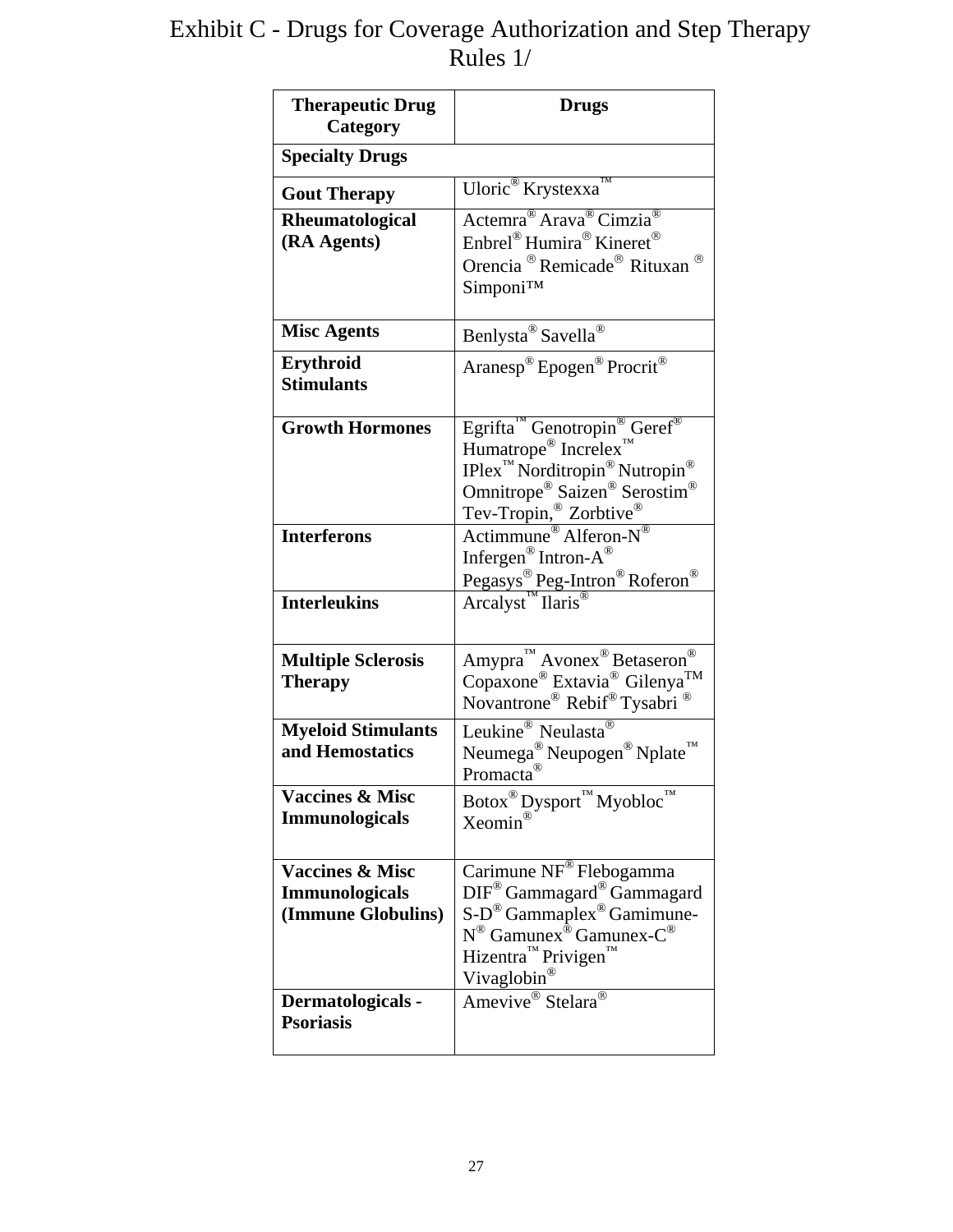| <b>Therapeutic Drug</b><br>Category         | <b>Drugs</b>                                                                                                                                                                                                                                                                                                                                                                                                   |
|---------------------------------------------|----------------------------------------------------------------------------------------------------------------------------------------------------------------------------------------------------------------------------------------------------------------------------------------------------------------------------------------------------------------------------------------------------------------|
| <b>Cancer Therapy</b>                       | TM<br>Afinitor <sup>®</sup> Avastin <sup>®</sup> Dacogen<br>Erbitux <sup>®</sup> Gleevec <sup>®</sup> Halaven <sup>1</sup><br>Herceptin® Istodax® Jevtana®<br>$N$ exavar <sup>®</sup> Sprycel <sup>®</sup> Sutent <sup>®</sup><br>Tarceva <sup>™</sup> Tasigna <sup>®</sup> Temodar <sup>®</sup><br>Torisel™ Tykerb® Vectibix™<br>Vidaza® Votrient <sup>™</sup> Zolinza <sup>™</sup><br>$Zy$ tiga <sup>™</sup> |
| <b>Cancer Therapy</b><br>(Misc.)            | Mozobil™                                                                                                                                                                                                                                                                                                                                                                                                       |
| <b>Cancer Therapy</b><br>(Misc.)            | Xgeva™                                                                                                                                                                                                                                                                                                                                                                                                         |
| <b>Misc Antineoplastic</b><br><b>Agents</b> | Arimidex <sup>®</sup> Aromasin <sup>®</sup> Femara <sup>®</sup>                                                                                                                                                                                                                                                                                                                                                |
| <b>Misc Antineoplastic</b><br><b>Agents</b> | Revlimid® Thalomid®                                                                                                                                                                                                                                                                                                                                                                                            |
| <b>Antivirals</b><br>(Ribavirin Therapy)    | Copegus <sup>®</sup> Rebetol® Ribatab <sup>®</sup>                                                                                                                                                                                                                                                                                                                                                             |
| <b>HIV/AIDS Therapy</b>                     | $S$ elzentry <sup>TM</sup>                                                                                                                                                                                                                                                                                                                                                                                     |
| <b>RSV</b> Agents                           | Synagis®                                                                                                                                                                                                                                                                                                                                                                                                       |
| <b>Parkinson's</b>                          | Apokyn                                                                                                                                                                                                                                                                                                                                                                                                         |
| <b>Hormone Therapy</b><br>(Misc.)           | Acthar® Gel Sensipar®                                                                                                                                                                                                                                                                                                                                                                                          |
| <b>Misc Agents</b>                          | $Soliris^{\mathrm{TM}}$                                                                                                                                                                                                                                                                                                                                                                                        |
| <b>Misc Neurological</b><br><b>Therapy</b>  | Nuedexta <sup>™</sup> Xenazine®                                                                                                                                                                                                                                                                                                                                                                                |
| <b>Hormone Therapy</b><br>(Misc.)           | Zavesca®                                                                                                                                                                                                                                                                                                                                                                                                       |
| <b>Hormone Therapy</b><br>(Misc.)           | Vpriv <sup>TM</sup> Cerezyme®                                                                                                                                                                                                                                                                                                                                                                                  |
| <b>Hormone Therapy</b><br>(Misc.)           | Samsca                                                                                                                                                                                                                                                                                                                                                                                                         |
| <b>Hormone Therapy</b><br>(Misc.)           | $Kuvan^{\pi M}$ Somavert <sup>®</sup>                                                                                                                                                                                                                                                                                                                                                                          |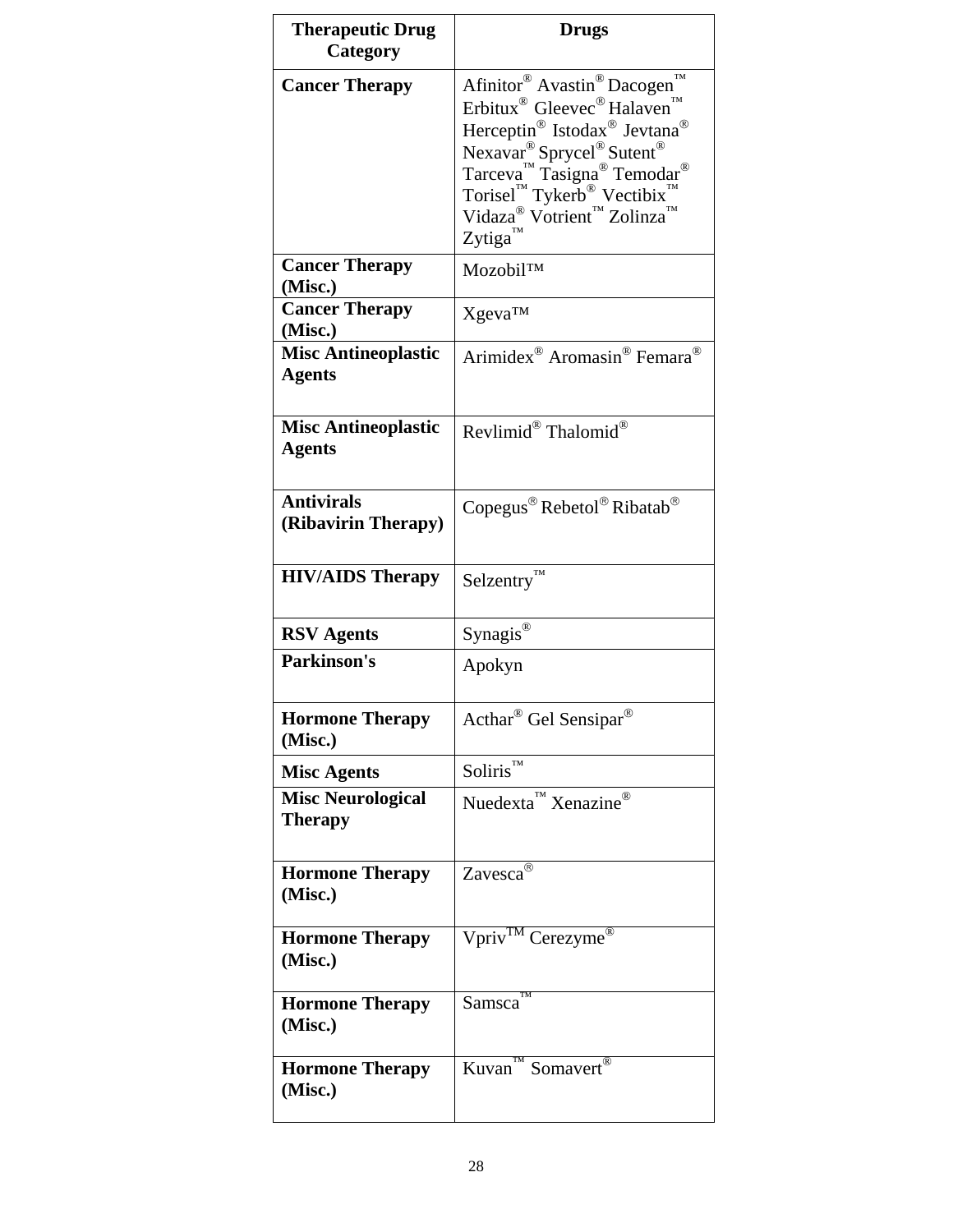| <b>Therapeutic Drug</b><br>Category               | <b>Drugs</b>                                                                                                                                                                                                                                                                                                                                                                                  |
|---------------------------------------------------|-----------------------------------------------------------------------------------------------------------------------------------------------------------------------------------------------------------------------------------------------------------------------------------------------------------------------------------------------------------------------------------------------|
| <b>Non-Narcotic Pain</b><br><b>Relief</b>         | Euflexxa <sup>™</sup> Hyalgan <sup>®</sup><br>Orthovisc <sup>®</sup> Supartz® Synvisc®                                                                                                                                                                                                                                                                                                        |
| (Hyaluronic Acid<br>Derivatives)                  |                                                                                                                                                                                                                                                                                                                                                                                               |
| Lupus                                             | Benlysta                                                                                                                                                                                                                                                                                                                                                                                      |
| <b>Hepatitis C</b>                                | Boceprevir, Telaprevir                                                                                                                                                                                                                                                                                                                                                                        |
| <b>Misc. Pulmonary</b>                            | Berinert <sup>®</sup> Cinryze <sup>™</sup> Kalbitor <sup>®</sup>                                                                                                                                                                                                                                                                                                                              |
| <b>Agents</b>                                     | $X$ olair®                                                                                                                                                                                                                                                                                                                                                                                    |
| <b>Misc. Pulmonary</b><br><b>Agents</b>           | Cayston® $TOBI$ <sup>®</sup>                                                                                                                                                                                                                                                                                                                                                                  |
| <b>Misc. Pulmonary</b><br><b>Agents</b>           | Pulmozyme®                                                                                                                                                                                                                                                                                                                                                                                    |
| <b>Pulmonary Arterial</b><br><b>Hypertension</b>  | $\operatorname{Flolan}^{\circledast} \operatorname{Letairis}^{\pi_M} \, \operatorname{Remodulin}^{\circledast}$<br>Revatio                                                                                                                                                                                                                                                                    |
|                                                   | Tracleer <sup>®</sup> Ventavis <sup>®</sup> Adcirca <sup>™</sup><br>Tyvaso® Veletri®                                                                                                                                                                                                                                                                                                          |
| <b>Non Specialty/Traditional Drugs</b>            |                                                                                                                                                                                                                                                                                                                                                                                               |
| <b>Hypnotics</b>                                  | Ambien <sup>®</sup> Ambien $CR^{^{\mathsf{TM}}}$ Butisol®<br>chloral hydrate<br>Dalmane® Doral® Edluar <sup>TM</sup><br>Halcion® Lunesta® Nembutal®<br>Prosom® Restoril® Rozerem®                                                                                                                                                                                                             |
| <b>Migraine</b>                                   | Silenor <sup>®</sup> Sonata <sup>®</sup> Zolpimist <sup>™</sup><br>Alsuma <sup>™</sup> Amerge <sup>®</sup> Axert <sup>®</sup><br>Frova <sup>®</sup> Imitrex <sup>®</sup> Imitrex Inj <sup>®</sup><br>ImitrexNS <sup>®</sup> Maxalt <sup>®</sup><br>MaxaltMLT®<br>Migranal NS® Relpax <sup>®</sup><br>$Sumavel^{\circledR}$ Treximet <sup>™</sup><br>Zomig <sup>®</sup> Zomig ZMT <sup>®</sup> |
| <b>Narcolepsy</b>                                 | $\mbox{Nuvigil}^{\circledR}$ Provigil<br>$^\circledR$ Xyrem $^\circledR$                                                                                                                                                                                                                                                                                                                      |
| <b>Narcotic Pain Relief</b>                       | Abstral <sup>®</sup> Actiq <sup>®</sup> Fentora <sup>1</sup><br>Onsolis <sup>™</sup>                                                                                                                                                                                                                                                                                                          |
| <b>Non-Narcotic Pain</b><br><b>Relief (Misc.)</b> | Cambia <sup>™</sup> Lidoderm® Stadol<br>$NS^{\circledR}$ Vimovo <sup>TM</sup>                                                                                                                                                                                                                                                                                                                 |
| Dermatologicals -<br>Acne                         | Solodyn <sup>®</sup>                                                                                                                                                                                                                                                                                                                                                                          |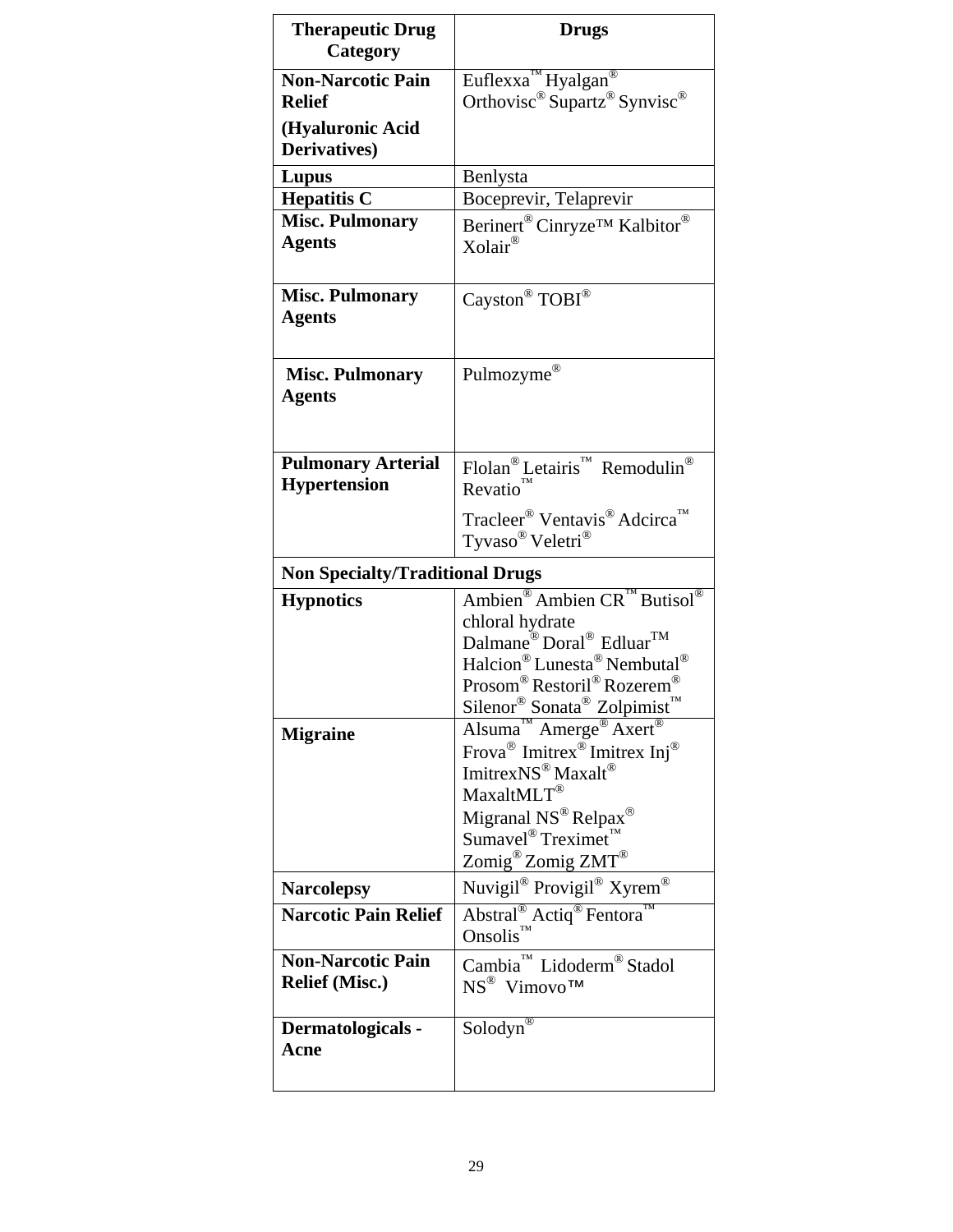| <b>Therapeutic Drug</b><br>Category | <b>Drugs</b>                                                                                                                                                                                                       |
|-------------------------------------|--------------------------------------------------------------------------------------------------------------------------------------------------------------------------------------------------------------------|
| <b>Anorexiants/Weight</b>           | Adipex-P <sup>®</sup> Bontril <sup>®</sup> Didrex <sup>®</sup>                                                                                                                                                     |
| loss                                | Fastin <sup>®</sup> Tenuate <sup>®</sup> Xenical <sup>®</sup>                                                                                                                                                      |
| <b>Hormone Therapy</b>              | Androderm® AndroGel®                                                                                                                                                                                               |
| (Select Androgens                   | Axiron <sup>®</sup> Fortesta <sup>™</sup> Striant <sup>®</sup>                                                                                                                                                     |
| & Anabolic                          | Testim Gel <sup>®</sup> , Various anabolic                                                                                                                                                                         |
| Steroids)                           | steroids                                                                                                                                                                                                           |
| <b>Nausea</b>                       | Anzemet <sup>®</sup> Cesamet <sup>™</sup><br>Emend <sup>®</sup> Emend Trifold Pack <sup>®</sup><br>$Kyril^{\circledR}$<br>Sancuso <sup>®</sup> Zofran <sup>®</sup> Zofran ODT <sup>®</sup><br>Zuplenz <sup>®</sup> |

1/ The Coverage Authorization Program consists of traditional prior authorization, smart prior authorization, step therapy and quantity/dose rules which are based on FDA-approved prescribing and safety information, clinical guidelines, and uses that are considered reasonable, safe, and effective. These rules are recommended by an outside, independent organization based on information and data specific to the Railroad membership. Each Therapeutic Drug Category has a rule(s) specific to that category.